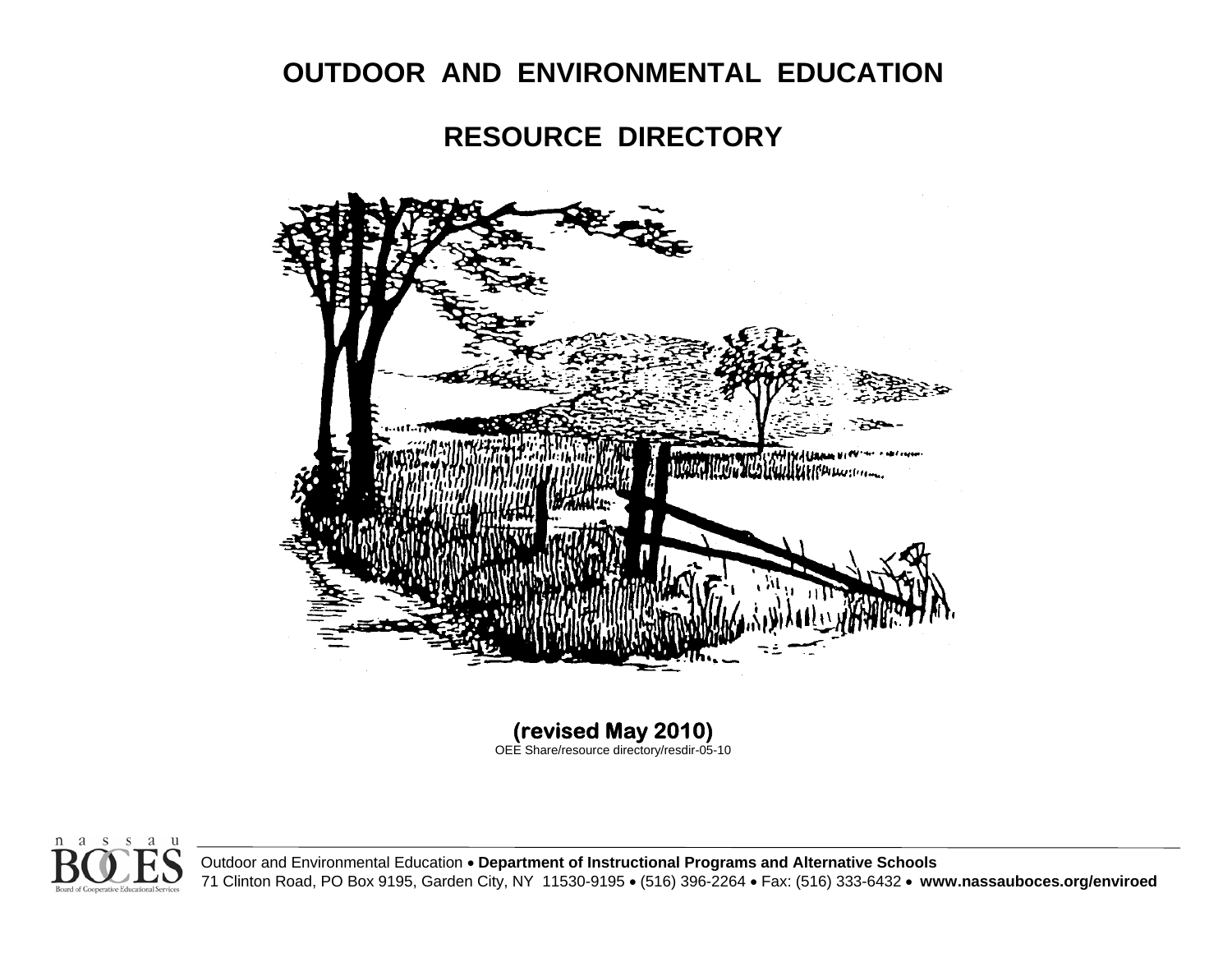

# **Resource Directory by Category –** an alphabetical listing follows with a description of the service

#### **Animal programs/ Zoos**

- •Bronx Zoo
- •LI Game Farm
- •Party Pets
- •Prospect Park Wildlife Center
- •Queens Wildlife Center
- •Serpetarium (Int'l Fauna Society)
- •T.R Sanctuary
- •Volunteers for Wildlife
- •• White Post Farms
- •See also – "Visiting Experts"

### **Aquariums/ Marine Programs**

- •BOCES: north and south shore boats
- •• Atlantis Marine World
- •Cold Spring Fish Hatchery
- Cornell Cooperative Extension / Vanderbilt Marine Program
- •I Fish NY
- •North Wind Undersea Institute
- •NY Aquarium
- •• Riverhead Foundation for marine Research
- •• The Waterfront Center @ Oyster Bay

### **Botanical Gardens**

- •Clark Botanic Garden
- •Japanese Stroll Garden
- •NY Botanical Gardens
- •• Old Westbury Gardens
- $\bullet$ Planting Fields Arboretum
- $\bullet$ Queens Botanical Gardens

### **Curricular Programs**

- BOCES JASON Project
- BOCES Immersion Learning

## **Farms, Historical Centers**

- •BOCES Brookville site
- • Colonial Farmhouse Restoration /Green Meadows Farm
- Cornell Cooperative Extension-Suffolk County Farm
- Cow Neck Peninsula Historical Society - Sands-Willet House Museum
- $\bullet$ Deep Hollow Ranch
- •Fort Salonga Farm
- •Hoyt Farm
- • Huntington Historical Society – Kissam House
- •Joseph Lloyd Manor House
- •Old Bethpage Village Restoration
- •Oyster Bay Historical Society
- •Queens County Farm Museum
- •Raynham Hall
- •• Sagamore Hill
- •Suffolk Cty Archeological Association

### **In-School Programs**

- •BOCES: Earth Balloon, Starlab, JBC
- •Cornell Cooperative Extension
- •LI Center for Arts and Sciences
- •Mad Science
- •• Salamander Solutions
- $\bullet$ See also "Visiting Experts"

### **Museums**

- •Amer. Merchant Marine Museum
- •Amer. Museum of Natural History
- •Brookhaven Nat'l Lab Science Museum
- •Cradle of Aviation Museum
- •Garvies Point Museum and Preserve

### **Museums (cont.)**

- Goudreau Math Museum
- •Gregory Museum
- •Intrepid Sea & Air Space Museum
- •Long Island Children's Museum
- LI Museum of Amer. Art, History & Carriages (Stony Brook Museum)
- •North Wind Undersea Institute
- •Science Museum of LI
- •Vanderbilt Museum
- •• Whaling Museum

### **Nature Centers /Preserves**

- BOCES Brookville, Caumsett
- •Alley Pond
- •Caleb Smith State Park Preserve
- •Garvies Point Museum and Preserve
- •JFK Wildlife Sanctuary
- • Muttontown Preserve & Bill Patterson Nature Center
- •Theo. Roosevelt Nature Ctr (Jones Beach)
- •Theo. Roosevelt Sanctuary (Oyster Bay)
- •Sands Point Park & Preserve
- •Sweetbriar Nature Center
- •Tackapausha Museum & Preserve

### **Planetariums**

- BOCES Starlab
- •Hayden Planetarium/Rose Center
- •Vanderbilt Planetarium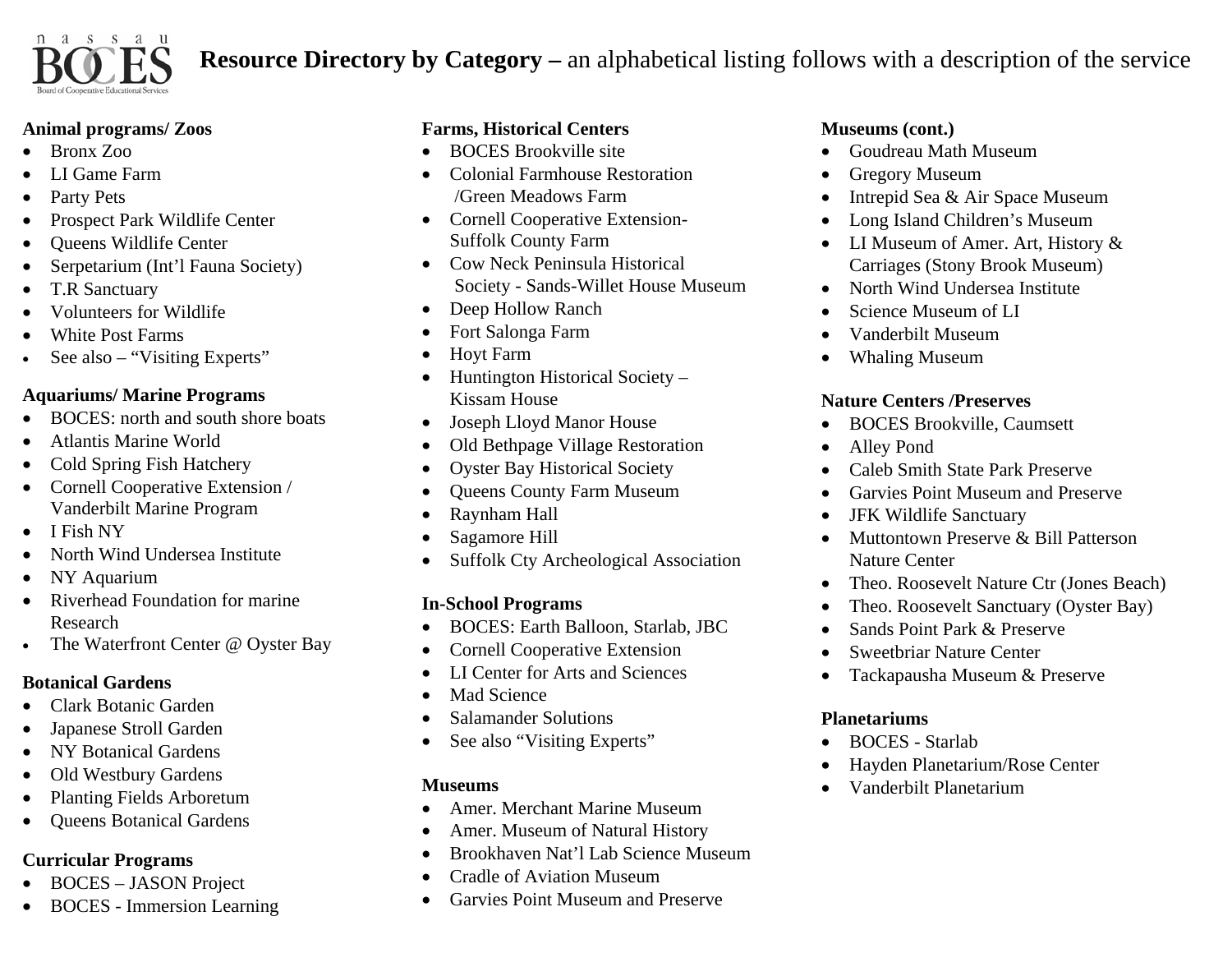#### **Off-site Locations w/BOCES staff**

- BOCES-provides naturalists at any location
- Hecksher Park
- •Fire Island, Robert Moses State Park
- •Jones Beach
- •TOBAY Beach
- •Sunken Forest, Fire Island

#### **Science Centers**

- •Buehler Science Center
- $\bullet$ Dolan DNA Learning Center
- $\bullet$ Liberty Science Center
- LI Center for Arts and Sciences
- •NY Hall of Science

#### **Site Tours**

• American Re-Fuel

**Visiting Experts** (some of these vendors were previously listed with Arts in Education)

- •Azban (Joseph Bruchac)
- $\bullet$ Birds in their Habitat (Henry Lappen)
- $\bullet$ Earth Expo Express
- •International Fauna Society
- $\bullet$  Mobile Ed Productions (science themed only)
- Party Pets
- $\bullet$  Rainforest Exploration Research and Education (Steve Fratello "Butterfly Man")

## **Overnight Resident Programs**

### **Long Island**

- BOCES Caumsett (dormitory); Brookville (tenting)
- •• Boys and Girls Harbor (East Hampton)
- •• Camp DeWolfe (Wading River)
- $\bullet$ Dorothy P. Flint (Riverhead)
- •Quinipet (Shelter Island)

### **Upstate**

- Ashokan Outdoor Environmental Center (Olivebridge, NY)
- Frost Valley YMCA Environmental Education Center (Claryville, NY)
- Greenkill YMCA Environmental Education Center (Hugenot, NY)

### **Connecticut**

 $\bullet$ • Camp Jewell (North Colebrook, CT)

### **New Jersey**

- •• Camp Mason (Blairstown, NJ)
- • Fairview Lake Environmental Education Center (Stillwater, NJ)
- Mount Tone (Kenilworth, NJ)

### **Pennsylvania**

• Pocono Environmental Education Center (Dingmans Ferry, PA)

**If you do not see a vendor listed that you would like to be considered, please contact Outdoor Education at 516-396-2264**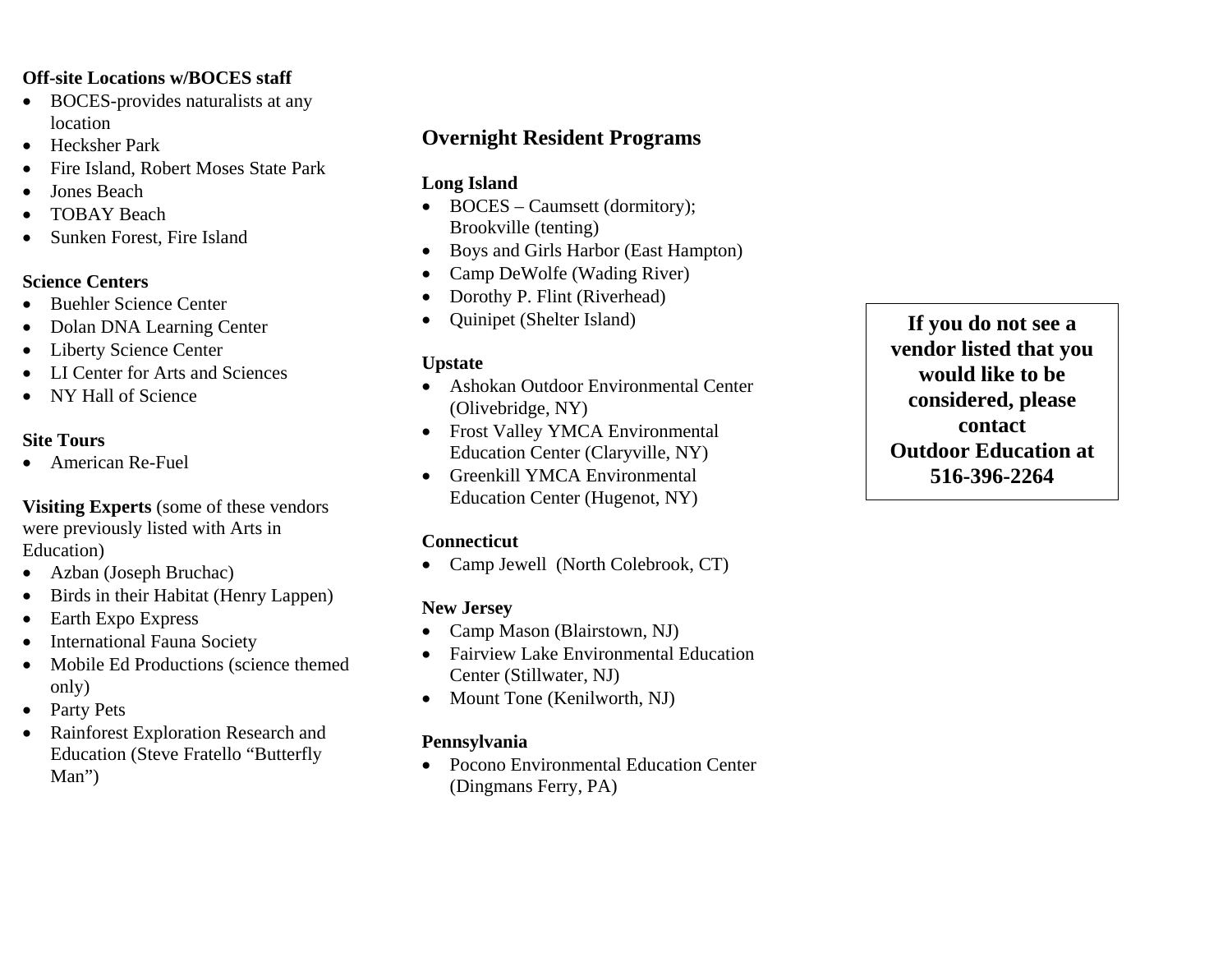#### **Nassau BOCES - Outdoor and Environmental Education**

(revised December 2005)

| SITE or PROGRAM                                                                                                                                          | HABITAT AND/OR FACILITIES                                                                                                                                                                                                    | PROGRAM CONTENT                                                                                                                                                                                                                                                                                                 |
|----------------------------------------------------------------------------------------------------------------------------------------------------------|------------------------------------------------------------------------------------------------------------------------------------------------------------------------------------------------------------------------------|-----------------------------------------------------------------------------------------------------------------------------------------------------------------------------------------------------------------------------------------------------------------------------------------------------------------|
| <b>Alley Pond Environmental Center</b><br>228-06 Northern Blvd.<br>Douglaston, NY 11363-1890<br>(718) 229-4000 - Education Dept<br>www.alleypond.com     | Park in Queens consists of more than 600 acres of<br>woodlands, meadows and fresh and salt water<br>marshes.                                                                                                                 | Indoor orientation period, guided interpretive walk, pet<br>live animals, nature craft project.                                                                                                                                                                                                                 |
| <b>American Merchant Marine Museum</b><br><b>US Merchant Marine Academy</b><br>300 Steamboat Road<br>Kings Point, NY 11024<br>$(516)$ 773-5515           | The Museum is on the McNulty Campus of the<br>US Merchant Marine Academy. Once the home<br>of William S. Barstow, the building is a<br>designated Historic House by the Society for the<br>Preservation of L.I. Antiquities. | Students enjoy a guided tour through exhibits which<br>emphasize the theme Ships Made America. Students<br>participate in a hands-on activity regarding oil spills and<br>water pollution and then pair up for an artifact<br>scavenger hunt. Program is designed for 4 <sup>th</sup> -5 <sup>th</sup> graders. |
| <b>American Museum of Natural History</b><br>Central Park West at 79th St.<br>New York, NY 10024<br>(212) 769-5200<br>(Call BOCES for special procedure) | Natural History Exhibits; school lunch room<br>(reservations required); restaurant facilities;<br>gift/museum shop                                                                                                           | Four floors of exhibits plus Naturemax theater, Hayden<br>Planetarium and Laser Shows.                                                                                                                                                                                                                          |
| <b>American Ref-Fuel</b><br>600 Avenue C<br>Westbury, NY 11590<br>(516) 683-5400 - Tour reservations                                                     | Waste-to-energy facility, control room, crane                                                                                                                                                                                | Walking tour (approx. 1-1/2 hours) of site where non-<br>recycled waste is used to generate electricity. Video and<br>interactive discussion.                                                                                                                                                                   |
| <b>Aquarium for Wildlife Conservation</b><br>(now New York Aquarium)                                                                                     | 2500 animals in over 100 exhibits; cafeteria                                                                                                                                                                                 | Marine life exhibits, hands-on exhibits, lectures and<br>tours.                                                                                                                                                                                                                                                 |
| <b>Atlantis Explorer/Atlantis Marine World</b><br>431 East Main Street<br>Riverhead, NY 11901<br>(631) 208-9200                                          | Aquarium displays (year-round) and tour boat<br>(open May through Oct.).                                                                                                                                                     | Aquarium displays include sea lion shows, sharks, seals,<br>exotic fish in the "Amazon Rain Forest", submarine<br>simulator ride, etc. Discover the ecological wonders of<br>LI waterways aboard the interactive 2-hour tour boat<br>adventure.                                                                 |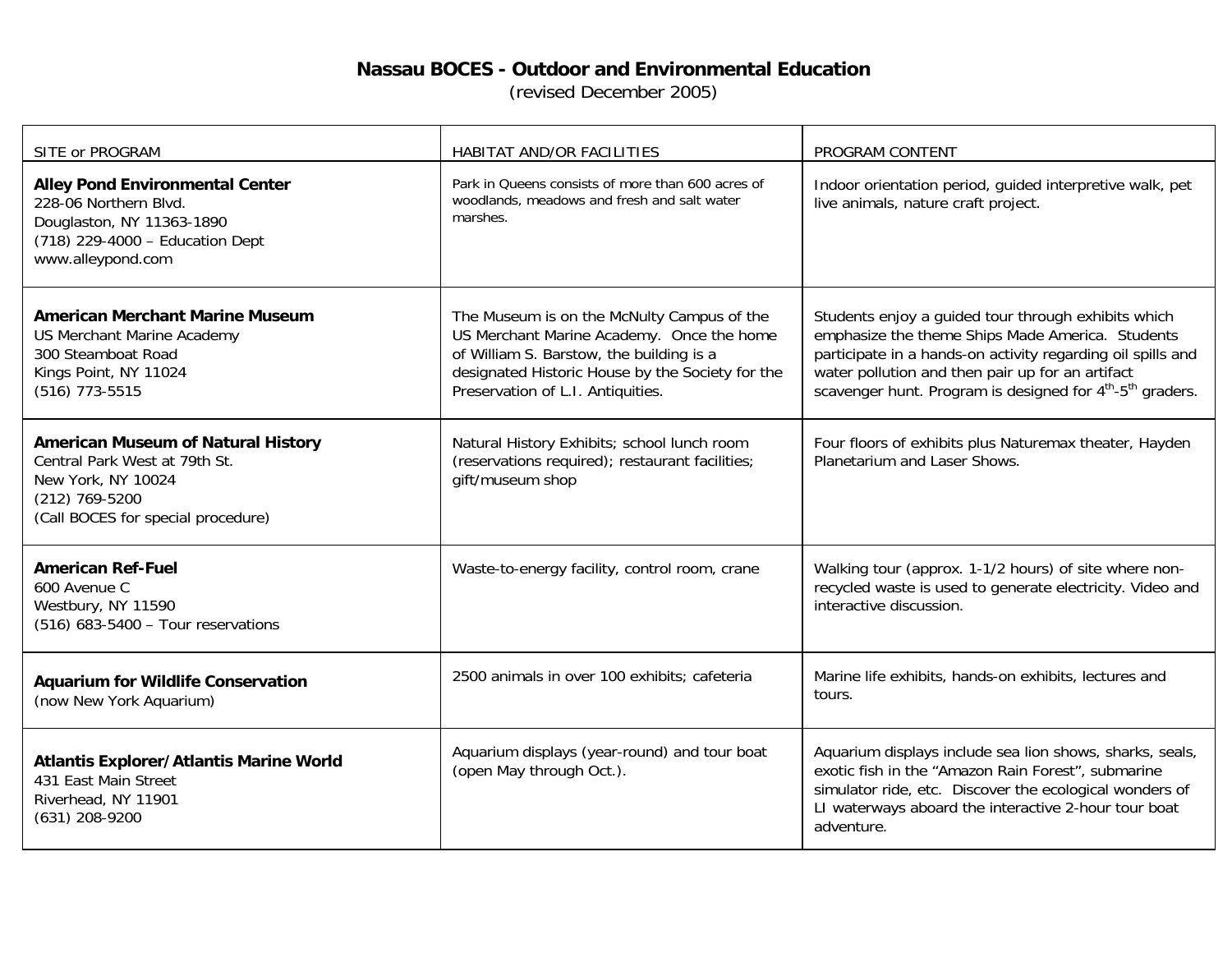| SITE or PROGRAM                                                                                                                                                                       | HABITAT AND/OR FACILITIES                                                                                                                                              | PROGRAM CONTENT                                                                                                                                                                                                                                                                                                                                                                                                                                                                                                                                                                                                                  |
|---------------------------------------------------------------------------------------------------------------------------------------------------------------------------------------|------------------------------------------------------------------------------------------------------------------------------------------------------------------------|----------------------------------------------------------------------------------------------------------------------------------------------------------------------------------------------------------------------------------------------------------------------------------------------------------------------------------------------------------------------------------------------------------------------------------------------------------------------------------------------------------------------------------------------------------------------------------------------------------------------------------|
| <b>Azban Inc</b><br>C/o James Bruchac<br>23 Middle Grove Road<br>Greenfield Center, NY 12833<br>(518) 583-9980<br>www.ndakinna.com                                                    | Programs done in the schools.                                                                                                                                          | During large or individual classroom question/answer<br>sessions the author explains what it is like to be an<br>author, relating growing up hearing Native legends from<br>his father Joseph Bruchac to his real life experiences in<br>the wilderness. Often bringing with him various casts he<br>has made of animal tracks he has captured in the wild<br>from wolves to grizzly bears.                                                                                                                                                                                                                                      |
| <b>Birds in Their Habitat</b><br>Henry Lappen<br>120 Pulpit Hill #31<br>Amherst, MA 01002<br>413-549-3722<br>email: wow@henrylappen.com<br>http://henrylappeň.còm                     | Classroom based program                                                                                                                                                | A hands-on presentation using Henry Lappen's masks to<br>explore bird biology and adaptation. Students learn to<br>appreciate the natural diversity of the avian world.<br>Covers many aspects of bird life and a wide variety of<br>speci                                                                                                                                                                                                                                                                                                                                                                                       |
| <b>BOCES Environmental Ed. Center</b><br>at Brookville<br>193 Brookville Road<br>Brookville, NY 11545<br>$(516)$ 626-1420 (site)<br>(516) 396-2264 (info & bookings)                  | Woods, log cabin, blacksmith shop, classroom<br>building. Complete Project Adventure Course<br>available.                                                              | The Homestead Ecology Program at Brookville<br>reproduces the way of life of the early settlers. It<br>became necessary for the settlers to carve out an<br>existence from their own immediate environment. In<br>that regard, the program endeavors to investigate the<br>ways in which the early Americans abused or enhanced<br>their environment in the normal course of existing from<br>day to day. Programs such as project adventure,<br>blacksmithing, broommaking, candlemaking, corn husk<br>dolls, and organic gardening are offered. Overnight<br>tenting and day programs are available. Call for more<br>details. |
| <b>BOCES Environmental Ed. Center</b><br>at Caumsett State Historic Park<br>29 Lloyd Harbor Road<br>Huntington, NY 11743<br>(631) 549-0071 (site)<br>(516) 396-2264 (info & bookings) | 1600 acres. Fields, woods, seashore, pond, salt<br>marsh, Project Adventure course, year-round<br>building which includes dormitory rooms, dining<br>room, classrooms. | The day and resident programs emphasize contrast and<br>comparison studies. The program activities by BOCES<br>staff include pond, seashore and glacial geology, salt<br>marsh study, astronomy, survival, creative interpreters,<br>maple sugaring, orienteering, weather, food and fire,<br>insect study, Project Adventure and more. Call for more<br>details.                                                                                                                                                                                                                                                                |
| <b>BOCES-Earth Balloon</b><br>(516) 396-2264 (info & bookings)                                                                                                                        | A 19-foot, inflated model of planet Earth is set<br>up indoors at your school.                                                                                         | The program is designed to get students excited about<br>the continents, the earth's rotation, latitude, time zones,<br>oceans, the seasons, rainforest, the poles, types of<br>maps, geography, human impact on the environment,<br>and much more.                                                                                                                                                                                                                                                                                                                                                                              |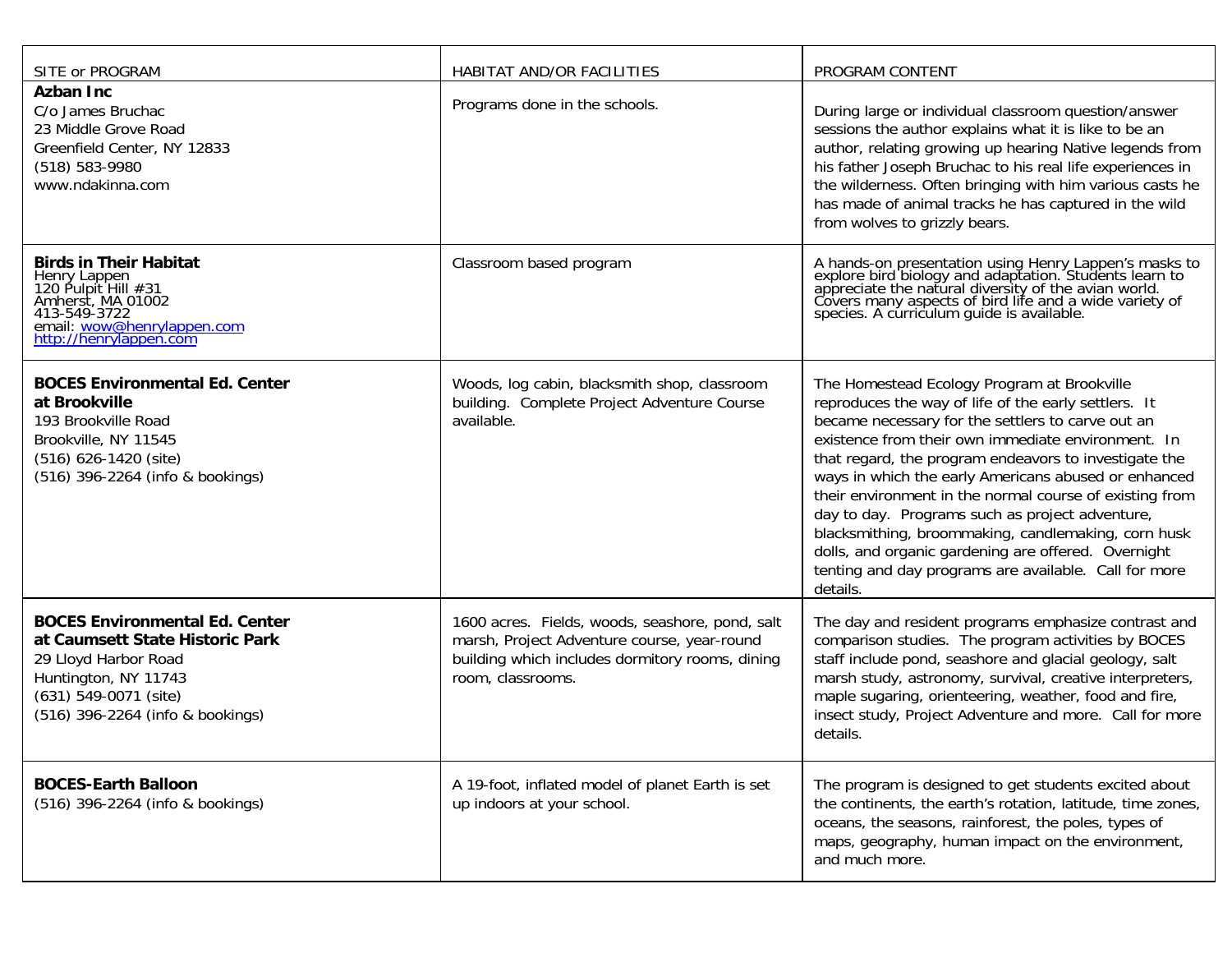| SITE or PROGRAM                                                                                                                                                                                                                                                                                                                                     | HABITAT AND/OR FACILITIES                                                                                                                       | PROGRAM CONTENT                                                                                                                                                                                                                                                                                                                     |
|-----------------------------------------------------------------------------------------------------------------------------------------------------------------------------------------------------------------------------------------------------------------------------------------------------------------------------------------------------|-------------------------------------------------------------------------------------------------------------------------------------------------|-------------------------------------------------------------------------------------------------------------------------------------------------------------------------------------------------------------------------------------------------------------------------------------------------------------------------------------|
| <b>BOCES - Immersion Learning</b><br>516-396-2264<br>www.nassauboces.org/jason/immersion                                                                                                                                                                                                                                                            | Multiple ocean going explorations hosted by Dr.<br>Robt. Ballard and a team of researchers                                                      | The Program includes teacher training and a<br>comprehensive interdisciplinary curriculum. Call for<br>more details.                                                                                                                                                                                                                |
| <b>BOCES - JASON Project</b><br><b>JASON Student Event</b><br>516-396-2264<br>Or see: wwwnassauboces.org/jason                                                                                                                                                                                                                                      | For the 2006-07 school year, Nassau BOCES will<br>be hosting this annual event at the Cradle of<br>Aviation - call for more details.            | The Project includes teacher training and a<br>comprehensive interdisciplinary curriculum. Call for<br>more details.                                                                                                                                                                                                                |
| <b>BOCES - Just Beyond the Classroom</b><br>(516) 396-2264 (info & bookings)                                                                                                                                                                                                                                                                        | School grounds, neighborhood, parks, preserves<br>and north and south shore beaches.                                                            | Choice of half-day or full-day class trips. BOCES<br>arranges for the use of the site, provides naturalists, and<br>assists in planning of pre-trip and post-trip activities.<br>Programs are designed to meet specific objectives and<br>generally are supportive of state science syllabi. Call for<br>more details.              |
| <b>BOCES - Boat Programs</b><br>Shipboard marine biology and oceanography experience<br>(516) 396-2264 (info & bookings)                                                                                                                                                                                                                            | Nassau BOCES conducts hands-on marine<br>biology programs on a variety of marine research<br>vessels on Long Island's north and south shores.   | These programs with BOCES staff are designed to meet<br>the needs and objectives of the individual class, but<br>generally include plankton sampling and analysis, otter<br>trawl, bottom grab and navigation stations. Local<br>history, geology, land use, and fishing may be included<br>on some vessels. Call for more details. |
| <b>BOCES-Fire Is. National Seashore</b><br>with BOCES staff - (516) 396-2264<br>with Park Staff-(631) 661-4876<br>Sayville Ferry Service<br>P.O. Box 626<br>Sayville, NY 11782<br>(631) 589-8980 (to book ferry)<br>(Note: Follow BOCES PO Request/Invoice procedure in<br>order for Park staff program and the ferry to be paid<br>through BOCES.) | Seashore, sand dunes, forest, bay, nature trails.<br>Camping facilities at Watch Hill. Learning<br>laboratory at Sunken Forest, Sailor's Haven. | A field trip by ferry enables offshore marine water<br>sampling. The magnificent "Sunken Forest" which<br>developed amongst the unusual massive dunes is a<br>fragile haven for plant and animal life and allows for<br>comparative studies of bay and ocean beach habitats.                                                        |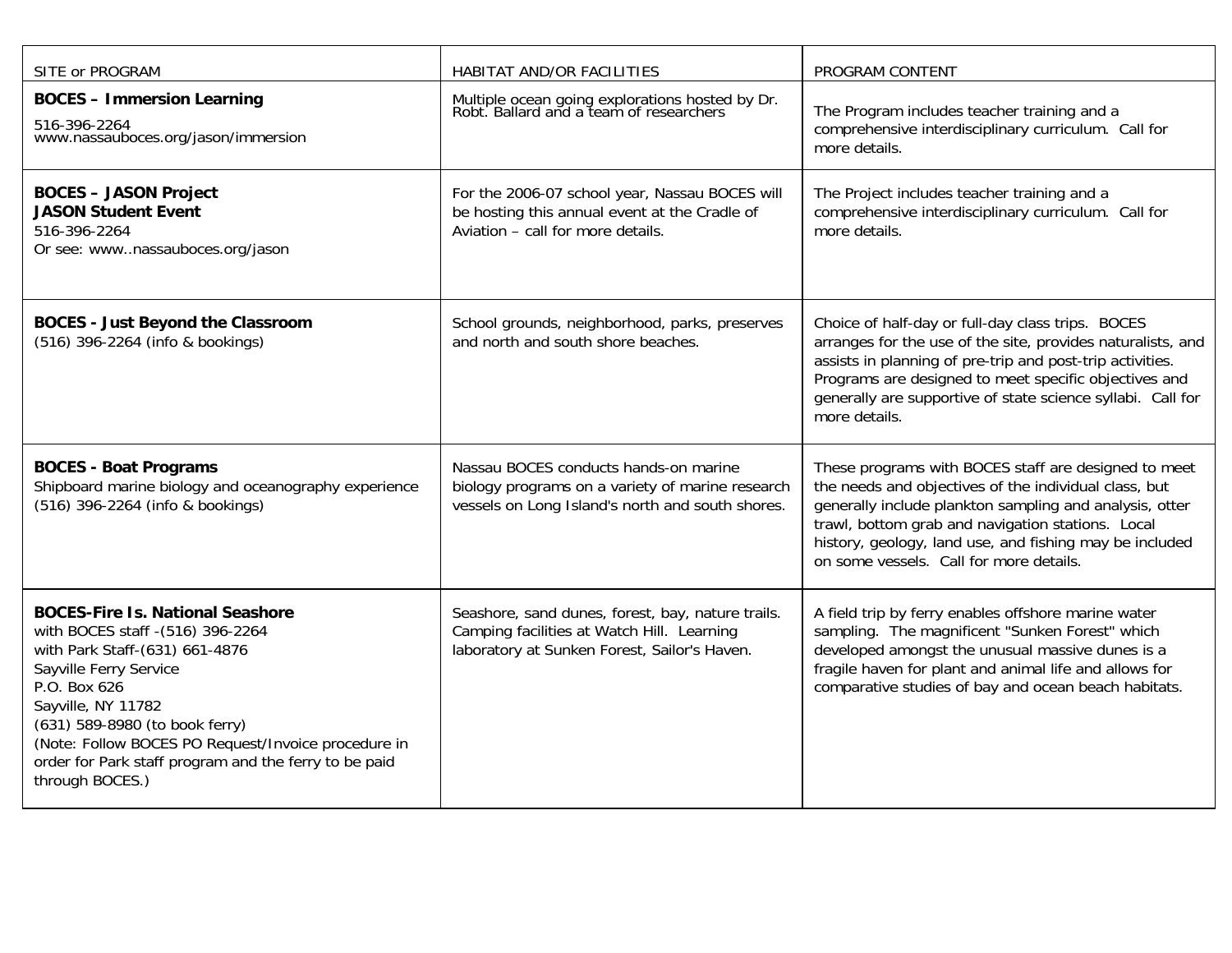| SITE or PROGRAM                                                                                                                                                                                                                                    | HABITAT AND/OR FACILITIES                                                                                                                                                | PROGRAM CONTENT                                                                                                                                                                                                                                                                                                                                      |
|----------------------------------------------------------------------------------------------------------------------------------------------------------------------------------------------------------------------------------------------------|--------------------------------------------------------------------------------------------------------------------------------------------------------------------------|------------------------------------------------------------------------------------------------------------------------------------------------------------------------------------------------------------------------------------------------------------------------------------------------------------------------------------------------------|
| <b>BOCES - Heckscher State Park</b><br>Heckscher State Parkway<br>East Islip, NY 11730<br>with BOCES staff- (516) 396-2264<br>with Park staff - (631) 581-2100<br>(Note: Follow BOCES PO Request/Invoice procedure for<br>Park staff programs.)    | 1,657 acres. Woods, beach, excellent campsites.                                                                                                                          | The site offers an excellent opportunity to explore the<br>Great South Bay with park or BOCES staff. Marine<br>science, forest ecology, and animal life are emphasized.                                                                                                                                                                              |
| <b>BOCES - Hither Hills State Park</b><br>Montauk Highway<br>Montauk, NY 11954<br>only with BOCES staff (516) 396-2264                                                                                                                             | 1,755 acres. Beach, campsites, Indian<br>reservation.                                                                                                                    | Programs with BOCES staff include marine science, and<br>sand dune ecology geology of Long Island, and<br>migratory birds.                                                                                                                                                                                                                           |
| <b>BOCES - Jones Beach State Park</b><br><b>Boat Basin</b><br>Ocean Drive<br>Wantagh, NY 11793<br>only with BOCES Staff (516) 396-2264<br>Group Use Permits - (631) 669-1000 x223 -<br><b>LI State Parks</b><br>(Permits to be obtained by school) | Beach, dock, grassy area.                                                                                                                                                | Located adjacent to Jones Inlet, and on the Jones Bay,<br>with BOCES staff this site provides for the study of<br>shallow, calm marine waters that depend on oceanic<br>tides. The gently sloped shore encourages the study of<br>a wide intertidal zone. This may be followed with a<br>comparative study with the ocean beach and dune<br>ecology. |
| <b>BOCES - Starlab</b><br>(516) 396-2264 (info & bookings)                                                                                                                                                                                         | Portable inflatable planetarium is set up inside<br>your school for a maximum of 28 students at one<br>time. Typically 4-6 sessions are possible within a<br>school day. | Programs introduce students to the beauty and wonder<br>of the night sky as well as important scientific and<br>environmental concepts.                                                                                                                                                                                                              |
| <b>Bronx Zoo</b><br>Group Sales Dept.<br>Bronx, NY 10460<br>(718) 220-5141<br>Congo Room- (718) 220-5135<br>Site requires check ahead. Call BOCES for special<br>procedure.                                                                        | With award-winning, cutting-edge exhibits<br>featuring over 4,000 animals                                                                                                | Displays, exhibits, and student programs emphasize the<br>concept of a living creature's dependencies and<br>interrelationships with its natural community. Emphasis<br>is placed upon Wildlife Conservation as a critical factor in<br>enabling man to respond intelligently to changing<br>threats to his environment.                             |
| BriSci Consultants - see "Scienceman"                                                                                                                                                                                                              |                                                                                                                                                                          |                                                                                                                                                                                                                                                                                                                                                      |
| <b>Brooklyn Aquarium</b><br>(see NY Aquarium)                                                                                                                                                                                                      |                                                                                                                                                                          |                                                                                                                                                                                                                                                                                                                                                      |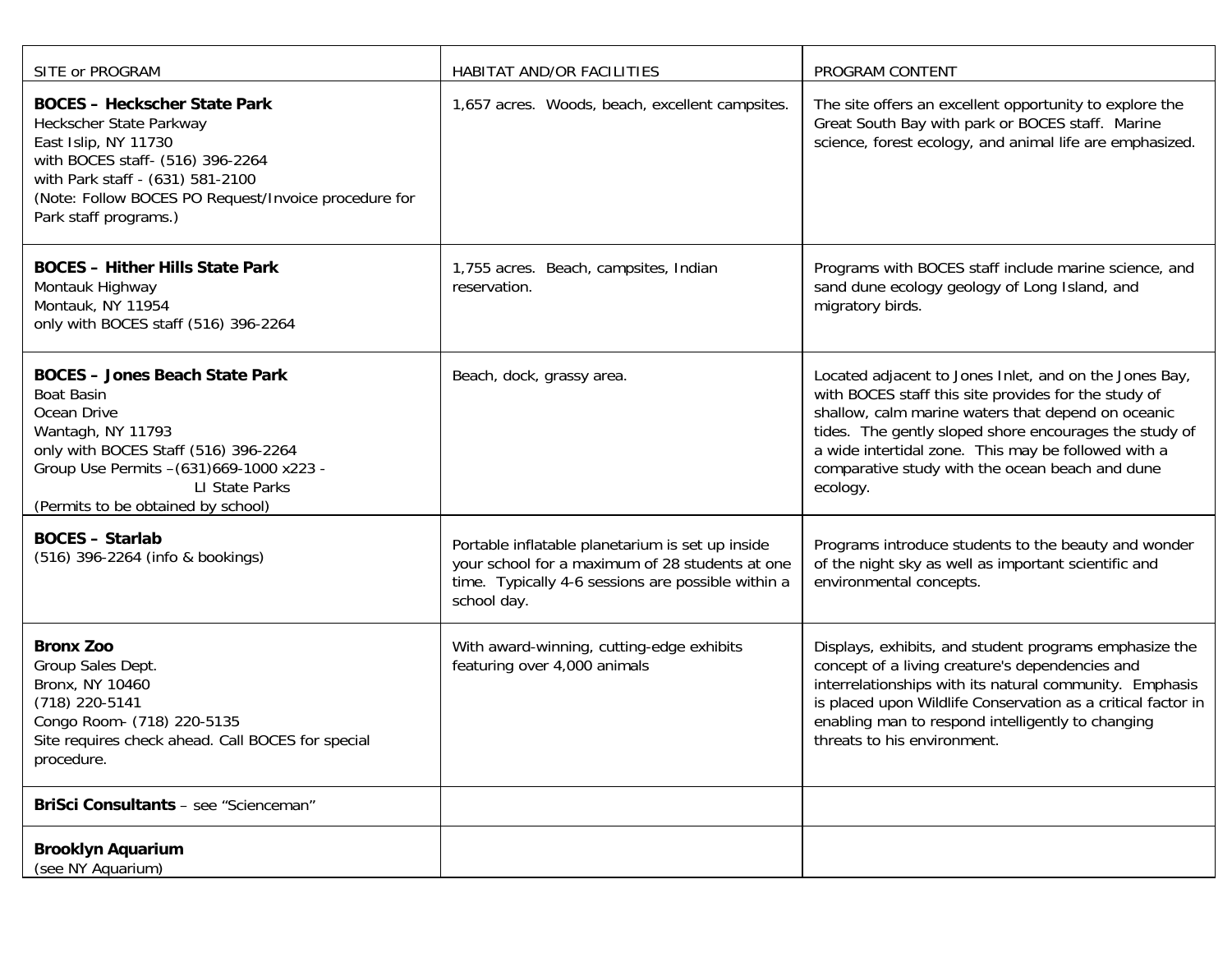| SITE or PROGRAM                                                                                                                                                                                                             | HABITAT AND/OR FACILITIES                                                                                                                                                                                                                                                                                         | PROGRAM CONTENT                                                                                                                                                                                                                                                                                                                                                         |
|-----------------------------------------------------------------------------------------------------------------------------------------------------------------------------------------------------------------------------|-------------------------------------------------------------------------------------------------------------------------------------------------------------------------------------------------------------------------------------------------------------------------------------------------------------------|-------------------------------------------------------------------------------------------------------------------------------------------------------------------------------------------------------------------------------------------------------------------------------------------------------------------------------------------------------------------------|
| <b>Brookhaven National Laboratory<br/>Science Learning Center/Museum</b><br>Building. 129, P.O. Box 5000<br>Upton, NY 11973-5000<br>(631) 344-4495<br>(631) 344-7098 fax<br>(631) 344-7098 fax<br>http://www.bnl.gov/scied/ | The Science Museum is located at Brookhaven<br>National Laboratory. Brookhaven Lab is located<br>on William Floyd Parkway (County Road 46),<br>one-and-a-half miles north the Long Island<br>Expressway (Exit 68).                                                                                                | The museum features inter-active exhibits and programs<br>that demonstrate basic scientific principles and utilize<br>the inquiry method of teaching. Our programs are free<br>for grades 1-8 and open by appointment only. Program<br>le<br>Math, Science and Technology Standards 1, 2, 3, 4, & 5                                                                     |
| <b>Buehler Challenger &amp; Science Center</b><br>P.O. Box 647<br>Paramus, NJ 07653-0647<br>(201) 262-0984<br>www.bcsc.org<br>(Call BOCES for special procedure)                                                            | Created in 1994 the Center is dedicated to<br>inspiring students, educators, and the community<br>in the pursuit of scientific education.                                                                                                                                                                         | Employing the concept of simulation in all of its<br>programming, the Center offers a choice of three two-<br>hour space mission simulations as the focal point of its<br>curriculum                                                                                                                                                                                    |
| "Butterfly Man" - see listing for Rainforest Exploration, Research & Education and/or Steve Fratello                                                                                                                        |                                                                                                                                                                                                                                                                                                                   |                                                                                                                                                                                                                                                                                                                                                                         |
| <b>Caleb Smith State Park Preserve</b><br>P.O. Box 963<br>Jericho Turnpike<br>Smithtown, NY 11787-0963<br>$(631)$ 265-1054                                                                                                  | A 543-acre preserve comprised of freshwater<br>wetlands, ponds, streams, fields and diverse<br>woodlands.                                                                                                                                                                                                         | Programs with park interpretive staff throughout the<br>year on such topics as: water ecology, seasonal<br>changes, L.I. Native Americans, plant-wildlife ecosystem<br>interpretations, geology and environmental issues.                                                                                                                                               |
| <b>Clark Botanic Garden</b><br>Parks and Recreation Dept.<br>193 I.U. Willets Rd.<br>Albertson, NY 11507-2298<br>$(516)$ 484-8600                                                                                           | A 12-acres with variety of specialty gardens<br>complemented by ponds and streams.                                                                                                                                                                                                                                | Programming includes home gardening, botany, nature,<br>the environment, garden and plant-related crafts<br>through workshops and tours.                                                                                                                                                                                                                                |
| <b>Cold Spring Harbor Fish Hatchery</b><br>1660 Route 25A<br>Cold Spring Harbor, NY 11724<br>692-6768                                                                                                                       | An aquarium building containing large<br>aquariums, four trout-rearing ponds, one turtle<br>pond, one warm water fish pond, two brood<br>stock ponds, one spring pond and a tidal<br>raceway. Adjacent to this property is beautiful<br>fresh water pond that overlooks the Cold Spring<br>Harbor Estuary System. | Displays and programs help students to learn about the<br>fresh water ecosystems of New York State. An exhibit<br>depicts the century old history of the hatchery.<br>Programs emphasize the mechanics of a fish hatchery,<br>man's effect on the natural habitat of fish and turtles<br>and the basic adaptations and needs of life within a<br>fresh water ecosystem. |
| <b>Colonial Farmhouse Restoration</b><br>Box 20186<br>Floral Park, NY 11002<br>(718) 470-0224<br>(Formerly Green Meadows Children's Farm)                                                                                   | Over 300 farm animals; pumpkin patch in fall.                                                                                                                                                                                                                                                                     | Guided tours give students first-hand experience with<br>farm animals and highlights human interaction with their<br>environment.                                                                                                                                                                                                                                       |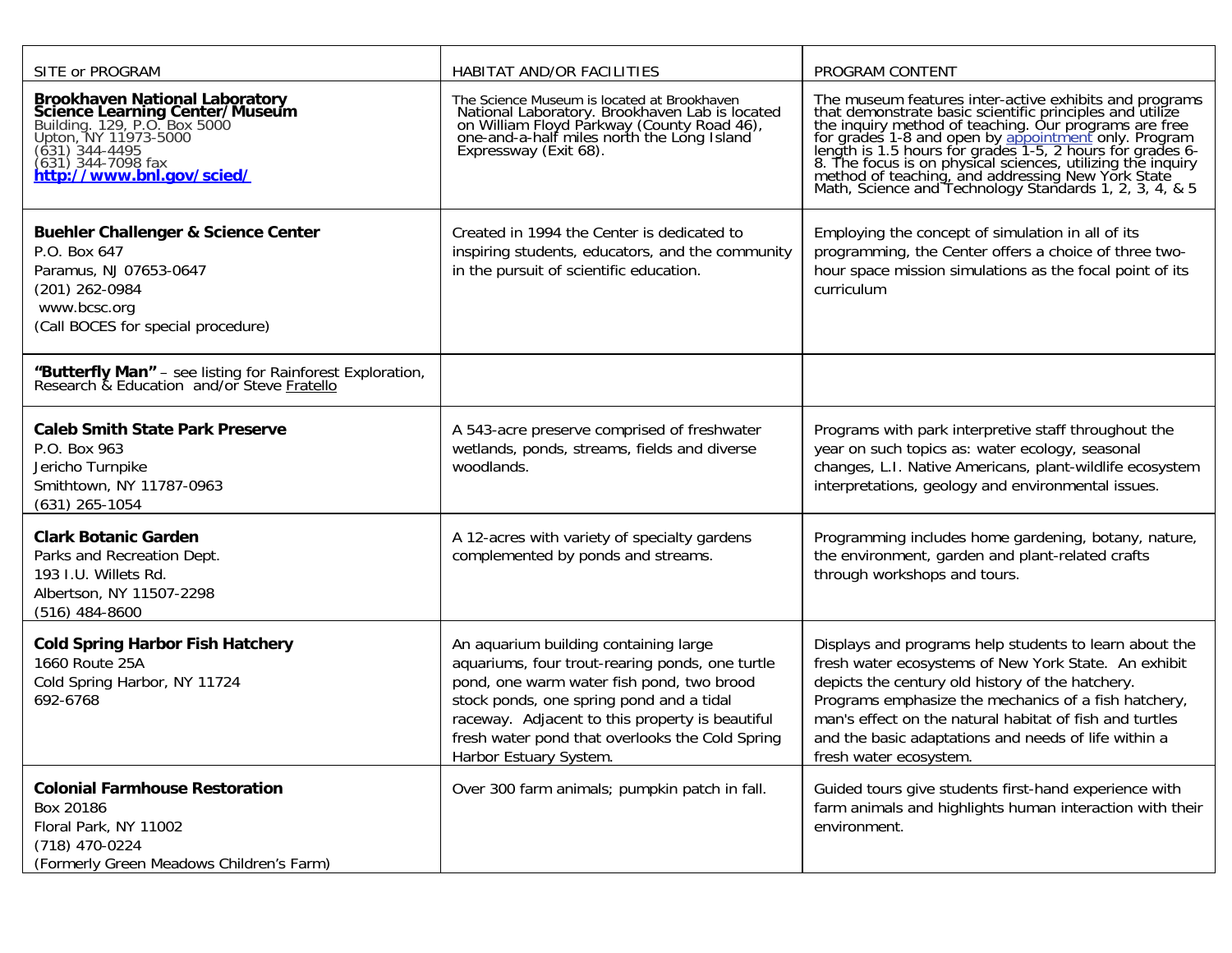| SITE or PROGRAM                                                                                                                                                                                                                                      | HABITAT AND/OR FACILITIES                                                                                                                                                                     | PROGRAM CONTENT                                                                                                                                                                                                   |
|------------------------------------------------------------------------------------------------------------------------------------------------------------------------------------------------------------------------------------------------------|-----------------------------------------------------------------------------------------------------------------------------------------------------------------------------------------------|-------------------------------------------------------------------------------------------------------------------------------------------------------------------------------------------------------------------|
| <b>Cornell Cooperative Extension of Nassau County</b><br>1425 Old Country Road, Bldg. J<br>Plainview, NY 11803<br>$(516)$ 454-0900<br>www.cce.cornell.edu/nassau                                                                                     | An educational not-for-profit association serving<br>Nassau County residents since 1914 whose<br>volunteers help bring programs into Nassau<br>communities.                                   | Staff and volunteers provide programs and research-<br>based information on horticulture, environmental issues,<br>and outdoor educational camping programs that build<br>resilient communities.                  |
| <b>Cornell Cooperative Extension</b><br><b>Suffolk County Farm &amp; Ed Center</b><br>P.O. Box 129<br>Yaphank, NY 11980-0129<br>$(631)$ 727-7850<br>(Call BOCES to verify if specific program selection is<br>aidable as an Outdoor Education trip.) | A working farm                                                                                                                                                                                | Educational programs focusing on history and<br>agriculture, plus family oriented special events.                                                                                                                 |
| <b>Cornell Cooperative Extension</b><br><b>Vanderbilt Marine Program</b><br>Vanderbilt Museum<br>180 Little Neck Road<br>Centerport, NY 11721                                                                                                        | At Vanderbilt Museum                                                                                                                                                                          | A program of Suffolk County's Cornell Cooperative<br>Extension                                                                                                                                                    |
| Cow Neck Peninsula Historical Society, The<br>336 Port Washington Boulevard<br>Port Washington, NY 11050<br>(516) 365-9074<br>Website: www.cowneck.org                                                                                               | At Sands-Willets House Museum (c. 1735-1840)                                                                                                                                                  | Hands-on program designed to show how children lived<br>on L.I. farms in the 18 <sup>th</sup> and 19 <sup>th</sup> centuries, as well as<br>how the region was settled and developed.                             |
| <b>Cradle of Aviation</b><br>1 Davis Ave.<br>Garden City, NY 11530<br>$(516) 572 - 4111$<br>www.cradleofaviation.org<br>(Call BOCES for special procedure)                                                                                           | School groups are spell-bound as they enter the<br>four-story glass atrium and gaze upon a diverse<br>sampling of aircraft. Each of the eight galleries<br>delivers another "wow experience". | Students travel through time seeing 70 air and space<br>craft from hot air balloons to an actual lunar module,<br>opening their eyes to Long Island's contributions to<br>aviation, aeronautics and space travel. |
| <b>Deep Hollow Ranch</b><br>PO Box 835, Ranch Road<br>Montauk, NY 11954<br>(631) 668-2744                                                                                                                                                            | America's oldest cattle ranch established in 1658.<br>3000 acres.                                                                                                                             | History of Long Island - living history program                                                                                                                                                                   |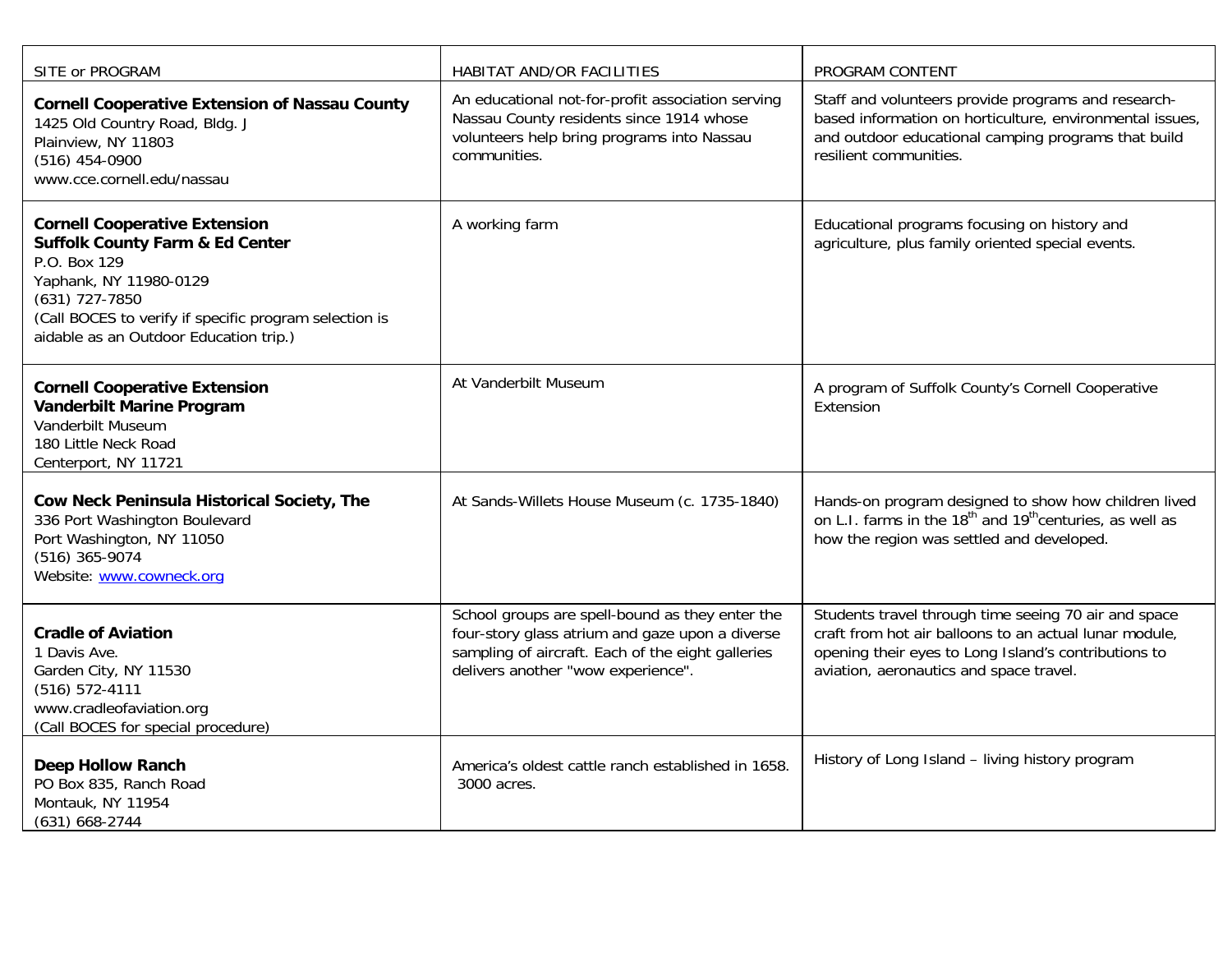| SITE or PROGRAM                                                                                                                                                                            | HABITAT AND/OR FACILITIES                                                                       | PROGRAM CONTENT                                                                                                                                                                                                                                                                                         |
|--------------------------------------------------------------------------------------------------------------------------------------------------------------------------------------------|-------------------------------------------------------------------------------------------------|---------------------------------------------------------------------------------------------------------------------------------------------------------------------------------------------------------------------------------------------------------------------------------------------------------|
| <b>Dolan DNA Learning Center</b><br>(Make PO Request to Cold Spring Harbor Laboratory)<br>One Bungtown Road<br>Cold Spring Harbor, NY 11724<br>(516) 367-5170                              | Museum program with exhibits; experiential<br>laboratory. Class size limited to 24 students.    | The Bio2000 Teaching laboratory is designed to involve<br>students in experience based learning about techniques<br>of genetic manipulation.                                                                                                                                                            |
| <b>Fire Island National Seashore</b><br>(see BOCES-Fire Island National<br>Seashore)                                                                                                       |                                                                                                 |                                                                                                                                                                                                                                                                                                         |
| <b>Fort Salonga Farm</b><br>30 Meadow Glen Road<br>Northport, NY 11768<br>631) 269-9666                                                                                                    | Orchard and farm.                                                                               | Apples, raspberries, and pumpkins, etc. in season. Class<br>tours are available for children in Pre-K to Grade 2.                                                                                                                                                                                       |
| Steve Fratello - "Butterfly man"<br>11 First St<br>West Islip, NY 11795<br>631 321-1509<br>sfratell@suffolk.lib.ny.us                                                                      | Classroom-based program                                                                         | Explorer/Naturalist Steve Fratello has explored the<br>world's tropical rainforests for approximately 1,000 days<br>including leading scientific expeditions for major<br>museums. Students will be in awe at the beauty and<br>variety of tropical rainforest life conveyed in these<br>presentations. |
| <b>Garvies Point Museum and Preserve</b><br><b>Barry Drive</b><br>Glen Cove, NY 11542<br>$(516) 571-8010$<br>(Need two separate PO Request/Invoices -<br>call BOCES for special procedure) | 72-acre preserve with 5 miles of trails. Forest,<br>thickets, meadows, high cliffs/rocky beach. | Exhibits depict Long Island geology and natural history.<br>Exposed cretaceous sediments along the cliffs, post-<br>glacial changes in climate and sea level, and natural<br>succession are highlighted in the field programs.                                                                          |
| <b>Goudreau Math Museum</b><br>999 Herricks Rd<br>New Hyde Park, NY 11040-1302<br>(516) 747-0777<br>www.mathmuseum.org                                                                     | Workshops and programs conducted at the<br>museum and in schools.                               | The museum offers math-related programs and special<br>events.                                                                                                                                                                                                                                          |
| <b>Green Meadows Farm</b><br>(see Colonial Farmhouse Restoration)                                                                                                                          |                                                                                                 |                                                                                                                                                                                                                                                                                                         |
| <b>Gregory Museum</b><br>L.I. Earth Science Center<br><b>Heitz Place</b><br>Hicksville, NY 11801<br>(516) 822-7505                                                                         | Displays, mineral laboratory; workroom,<br>classrooms.                                          | Rock, mineral, fossil, and insect displays are designed<br>with stress on preservation/awareness of the natural<br>environment.                                                                                                                                                                         |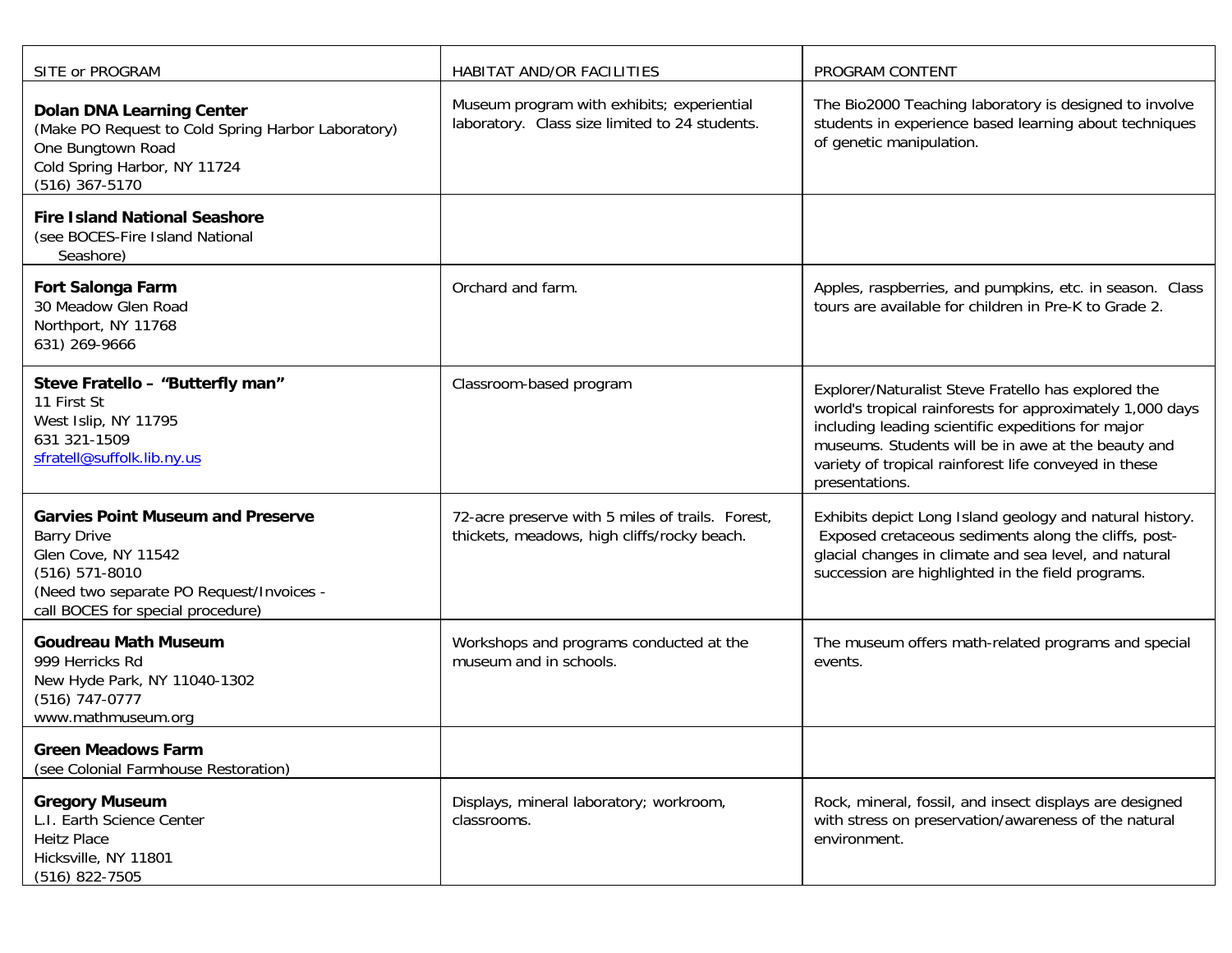| SITE or PROGRAM                                                                                                                                                                                             | HABITAT AND/OR FACILITIES                                                                                                                                                                                                                         | PROGRAM CONTENT                                                                                                                                                                                                                                                                                                                                                                                                                                       |
|-------------------------------------------------------------------------------------------------------------------------------------------------------------------------------------------------------------|---------------------------------------------------------------------------------------------------------------------------------------------------------------------------------------------------------------------------------------------------|-------------------------------------------------------------------------------------------------------------------------------------------------------------------------------------------------------------------------------------------------------------------------------------------------------------------------------------------------------------------------------------------------------------------------------------------------------|
| <b>Hall of Science</b><br>(see New York Hall of Science)                                                                                                                                                    |                                                                                                                                                                                                                                                   |                                                                                                                                                                                                                                                                                                                                                                                                                                                       |
| Hayden Planetarium<br>(see American Museum of Natural History)                                                                                                                                              |                                                                                                                                                                                                                                                   |                                                                                                                                                                                                                                                                                                                                                                                                                                                       |
| <b>Heckscher State Park</b><br>(see BOCES-Heckscher State Park)                                                                                                                                             |                                                                                                                                                                                                                                                   |                                                                                                                                                                                                                                                                                                                                                                                                                                                       |
| <b>Hither Hills State Park</b><br>(see BOCES-Hither Hills State Park)                                                                                                                                       |                                                                                                                                                                                                                                                   |                                                                                                                                                                                                                                                                                                                                                                                                                                                       |
| <b>Hoyt Farm</b><br>New Highway<br>Commack, NY 11725<br>(see Suffolk County Archaeological Assoc.)                                                                                                          |                                                                                                                                                                                                                                                   |                                                                                                                                                                                                                                                                                                                                                                                                                                                       |
| <b>Huntington Historical Society</b><br>109 Main Street<br>Huntington, NY 11743<br>$(631)$ 427-7045<br>(for Kissam House)                                                                                   | This historic 1795 home houses a collection of antique<br>furnishings, artwork and costumes.                                                                                                                                                      | Life in the 1800's is explained, including "recycling" of<br>the times.                                                                                                                                                                                                                                                                                                                                                                               |
| <b>International Fauna Society, The</b><br>Fauna's Serpentarium<br>213 East Main Street<br>Riverhead, NY 11901<br>(631) 722-5488                                                                            | This site has over 200 animals on display in more<br>than 70 naturalistic exhibits.                                                                                                                                                               | Take a guided tour. You will be amazed by the animals<br>you see, feel and touch. Ask questions and enhance<br>your understanding of the worlds fauna with live animal<br>presentations.                                                                                                                                                                                                                                                              |
| <b>Intrepid Sea and Air Space Museum</b><br>Pier 86<br>West 46th St. and 12th Ave.<br>New York, NY 10036<br>$(212)$ 245-2533<br>www.intrepidmuseum.org                                                      | In addition to the aircraft carrier Intrepid, the<br>submarine Growler and the destroyer Edson<br>offer unique opportunities for the public<br>to experience what it was like to serve<br>both above and beneath the sea through<br>war and peace | On the Intrepid's flight deck over thirty<br>aircraft tell the story of aviation, while in the ship's<br>hanger deck, a variety of exhibits honor our heroes and<br>give the public a glimpse of the high tech hardware<br>being developed to defend our future. Visitors can climb<br>inside a replica of a Revolutionary War submarine, sit in<br>an A-6 Intruder cockpit, and follow the progress of<br>American astronauts as they work in space. |
| I Fish NY<br>New York Sea Grant<br>Stony Brook University - Bldg. 40<br>Stony Brook, NY 11790<br><i>Phone:</i> 631.444.0283<br><i>Fax:</i> 631.444.0272<br>website: http://www.seagrant.sunysb.edu/ifishny/ | Classroom based and/or use of a local water<br>habitat near your district. Also available to be a<br>part of your BOCES shipboard program.<br>Note: <i>I FISH NY</i> has not been funded for<br>2010-11                                           | FISH NY Activity Programs: Go Fish! Fishing Trip<br>and Safety Practices; Pin the Tail on the Fish-Fish<br>Anatomy and Identification; Here Fishy, Fishy,<br>Fishy Fish Adaptation and Ecosystem Interactions;<br>One Fish, Two Fish, Red Fish, Blue Fish-Fisheries<br>Management and Ethics; Got Hooks? Tackle and Site<br>Overview; One Crabby Patty Please Seafood Safety                                                                          |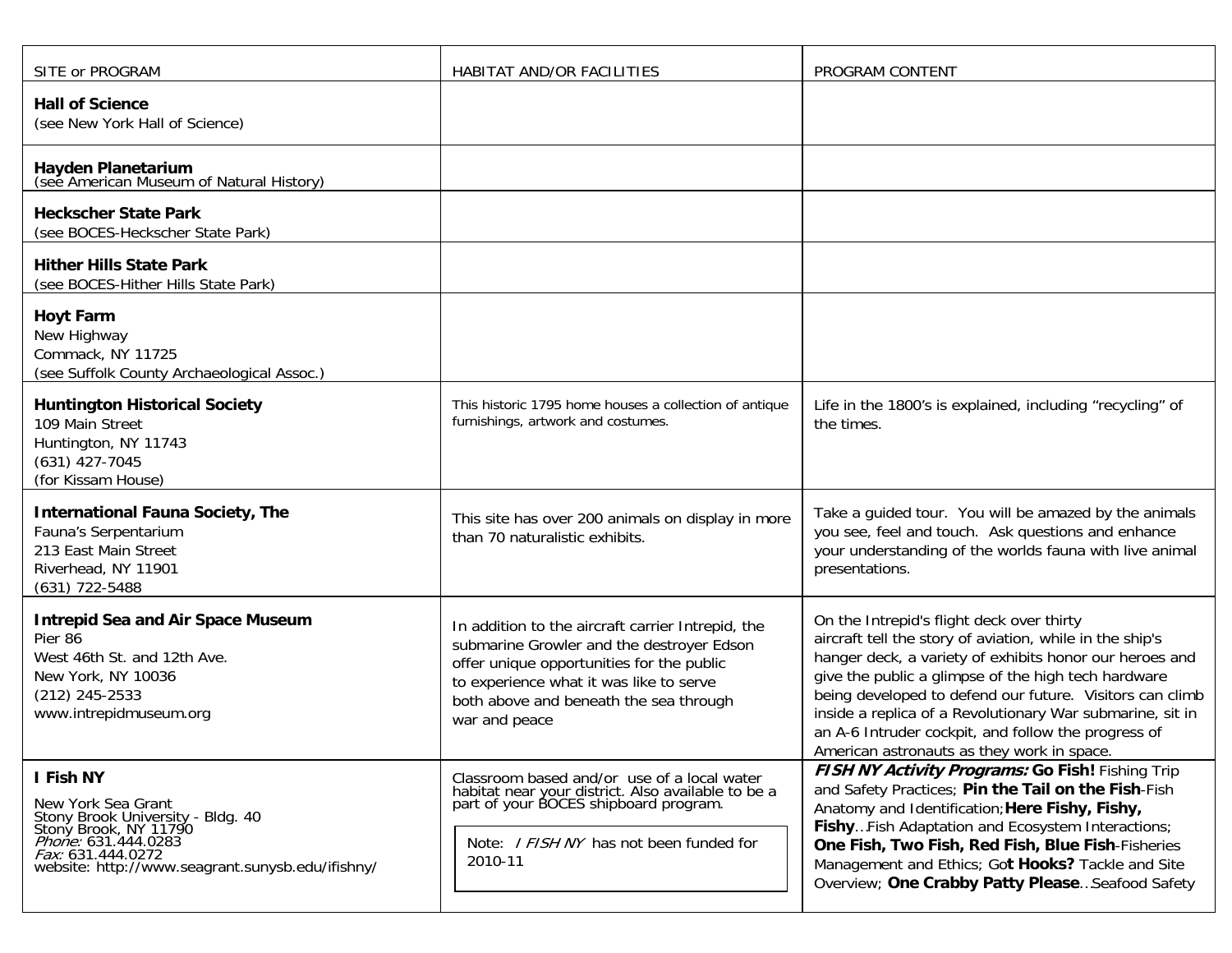| SITE or PROGRAM                                                                                                                                                                                                            | HABITAT AND/OR FACILITIES                                                                                                                                                          | PROGRAM CONTENT                                                                                                                                                                                                                                                                   |
|----------------------------------------------------------------------------------------------------------------------------------------------------------------------------------------------------------------------------|------------------------------------------------------------------------------------------------------------------------------------------------------------------------------------|-----------------------------------------------------------------------------------------------------------------------------------------------------------------------------------------------------------------------------------------------------------------------------------|
| <b>Japanese Stroll Garden</b><br>The Garden Conservancy<br>Program site: Dogwood La.<br>Mill Neck, NY 11560<br>(516) 676-4486 for reservations<br>Mail Address: P.O. Box 219<br>Cold Spring, NY 10516<br>$(914)265 - 2029$ | Stones, plants, and water are essential elements<br>in this sloping woodland garden. Paths meander<br>by fountains, lanterns, ponds, and symbolic plant<br>and stone arrangements. | Guided tour of garden honoring the Japanese reverence<br>for nature. The garden is a reflection of Japanese<br>design techniques and philosophy.                                                                                                                                  |
| <b>Jones Beach State Park</b><br>(see BOCES-Jones Beach State Park)                                                                                                                                                        |                                                                                                                                                                                    |                                                                                                                                                                                                                                                                                   |
| John F. Kennedy Wildlife Sanctuary<br>Town of Oyster Bay<br><b>Tobay Beach</b><br>Ocean Parkway<br>Wantagh, NY 11793<br>(516) 785-9412                                                                                     | 500 acre stretch of sand dunes, salt marsh,<br>shallow pond, pine groves. Access road, parking<br>lot, tower, signs, and trails.                                                   | The preserved wetlands and marshes serve as a<br>breeding nursery for higher forms of marine life, as well<br>as provide a nesting site of migratory North American<br>birds. It is one of the most important refuges for water-<br>fowl in the Northeast on the Atlantic flyway. |
| <b>Kissam House</b><br>(see Huntington Historical Society)                                                                                                                                                                 |                                                                                                                                                                                    |                                                                                                                                                                                                                                                                                   |
| Henry Lappen - Visiting Expert<br>(see "Birds in Their Habitat")                                                                                                                                                           |                                                                                                                                                                                    |                                                                                                                                                                                                                                                                                   |
| <b>Liberty Science Center</b><br>251 Phillip St.<br>Jersey City, NJ 07305-4699<br>(201) 200-1000 for reservations<br>(Call BOCES for special procedure to follow)                                                          | Three floors with over 250 exhibits on the<br>environment, health, and inventions; OMNI<br>Theater; Science Theater.                                                               | Explore, observe and interact with the exhibits.<br>Programs include the ocean's bottom and outer space at<br>the OMNI theater; Scientists on Stage; and<br>instructional/audience interaction theater presentations.                                                             |
| <b>Joseph Lloyd Manor House</b><br>1 Lloyd Lane<br>Lloyd Harbor, Huntington, NY 11743<br>(631) 941-9444                                                                                                                    | This manor house was constructed around 1767<br>by Joseph Lloyd.                                                                                                                   | Life in the 1800's is explained, including "recycling" of<br>the times                                                                                                                                                                                                            |
| L.I. Center for Arts and Sciences<br>565 Caledonia Road<br>Dix Hills, NY 11746<br>$(631)$ 423-1572<br>Victoria DeLuise, Director                                                                                           | In-school programs.                                                                                                                                                                | Hands-on in-school science learning programs for<br>Grades K-8 such as deserts, bugs, birds, endangered<br>species, rocks, magnets and fossils.                                                                                                                                   |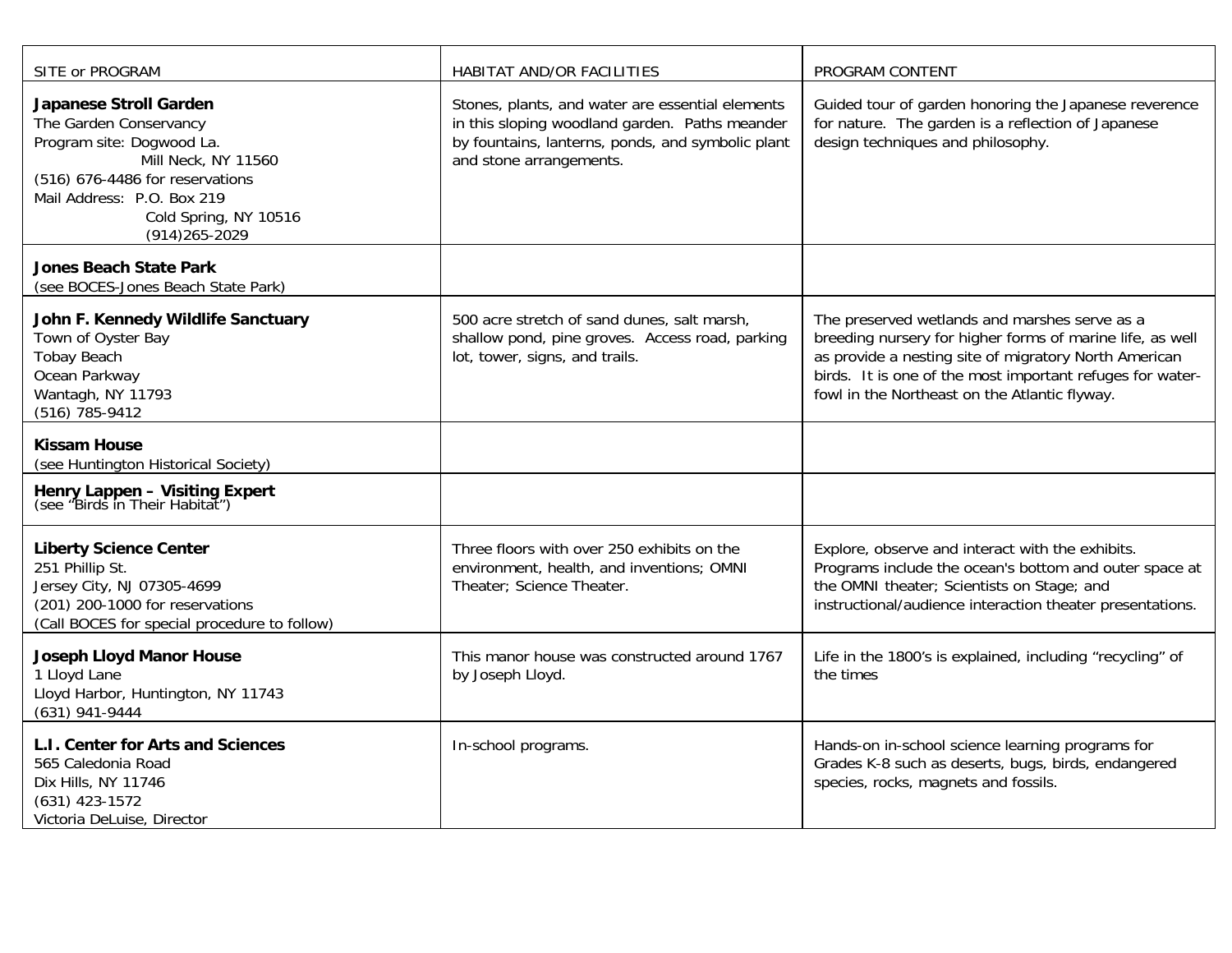| SITE or PROGRAM                                                                                                                                                                                                            | HABITAT AND/OR FACILITIES                                                                                                 | PROGRAM CONTENT                                                                                                                                                                                                                                                                                                |
|----------------------------------------------------------------------------------------------------------------------------------------------------------------------------------------------------------------------------|---------------------------------------------------------------------------------------------------------------------------|----------------------------------------------------------------------------------------------------------------------------------------------------------------------------------------------------------------------------------------------------------------------------------------------------------------|
| Long Island Children's Museum<br>11 Davis Ave.<br>Garden City, NY 11530<br>(516) 222-0207 (recording)<br>(516) 222-0219 (bookings)<br>www.licm.org                                                                         | Long Island Children's Museum is a learning<br>laboratory setting.                                                        | Hands-on exhibits invite visitors to experiment, examine<br>and play. Through lively interdisciplinary activities,<br>children and adults can share in the excitement of the<br>learning process as they explore the world in which we<br>live. The Museum is designed for kids 2 to 12 and their<br>grownups. |
| <b>Long Island Game Farm</b><br>Chapman Blvd.<br>Manorville, NY 11949<br>$(631)$ 878-6644                                                                                                                                  | Nestled in a beautiful 300-acre pine forest,<br>everyone has a chance to enjoy a wide variety of<br>animals up close.     | Monkeys, Ilamas, bears, buffalo, antelope, and many<br>others make their home here. There live professional<br>animal shows as well as animal educational talks,<br>complete with demonstrations and information about the<br>various exotic animals that live here.                                           |
| Long Island Museum of American Art, History, and<br>Carriages, The (formerly Museum at Stony Brook)<br>(AKA Stony Brook Museum)<br>1200 Route 25A<br>Stony Brook, NY 11790<br>$(631)$ 751-0066                             | Museum collections housed in 3 separate<br>buildings                                                                      | Wagons West, "Birds, Bays and Baymen" and "Long<br>Island Long Ago" programs. For any other programs,<br>call BOCES Outdoor Ed, 396-2264, for prior approval.                                                                                                                                                  |
| <b>Museum of Natural History</b><br>(see American Museum of Natural History)                                                                                                                                               |                                                                                                                           |                                                                                                                                                                                                                                                                                                                |
| <b>Museum at Stony Brook</b><br>(see LI Museum of American Art, History, and Carriages)                                                                                                                                    |                                                                                                                           |                                                                                                                                                                                                                                                                                                                |
| <b>Muttontown Preserve</b><br>Muttontown Lane<br>East Norwich, NY 11732<br>$(516) 571 - 8500$                                                                                                                              | 500-acre preserve with 10 miles of trails. Moist<br>woodland, field, kettle ponds, education<br>building/visitors center. | The expansive coniferous and deciduous woods contain<br>both common and rare plants native to Long Island<br>forest ecology. The interrelationships among<br>communities in nature are emphasized.                                                                                                             |
| <b>New York Aquarium</b><br>Boardwalk and West 8 <sup>th</sup> St.<br>Brooklyn, NY 11224<br>Attn: Joe Minieri<br>(718) 265-3495<br>(aka Aquarium for Wildlife Conservation and Brooklyn<br>Aquarium)                       | 2500 animals in over 100 exhibits; cafeteria                                                                              | Marine life exhibits, hands-on exhibits, lectures and<br>tours.                                                                                                                                                                                                                                                |
| <b>New York Botanical Gardens</b><br>200 St. and Southern Blvd.<br>Bronx, NY 10458-5126<br>$(718)$ 817-8181<br>FAX: (718)817-8829<br>(Need to have BOCES PO# on the day of the trip; call<br>BOCES for special procedure.) | A 250-acre park                                                                                                           | For Grades Pre-K through 8 and teachers with a range<br>of guided programs, self-guided programs, and hands-<br>on workshops that stimulate enthusiasm for learning<br>plant science.                                                                                                                          |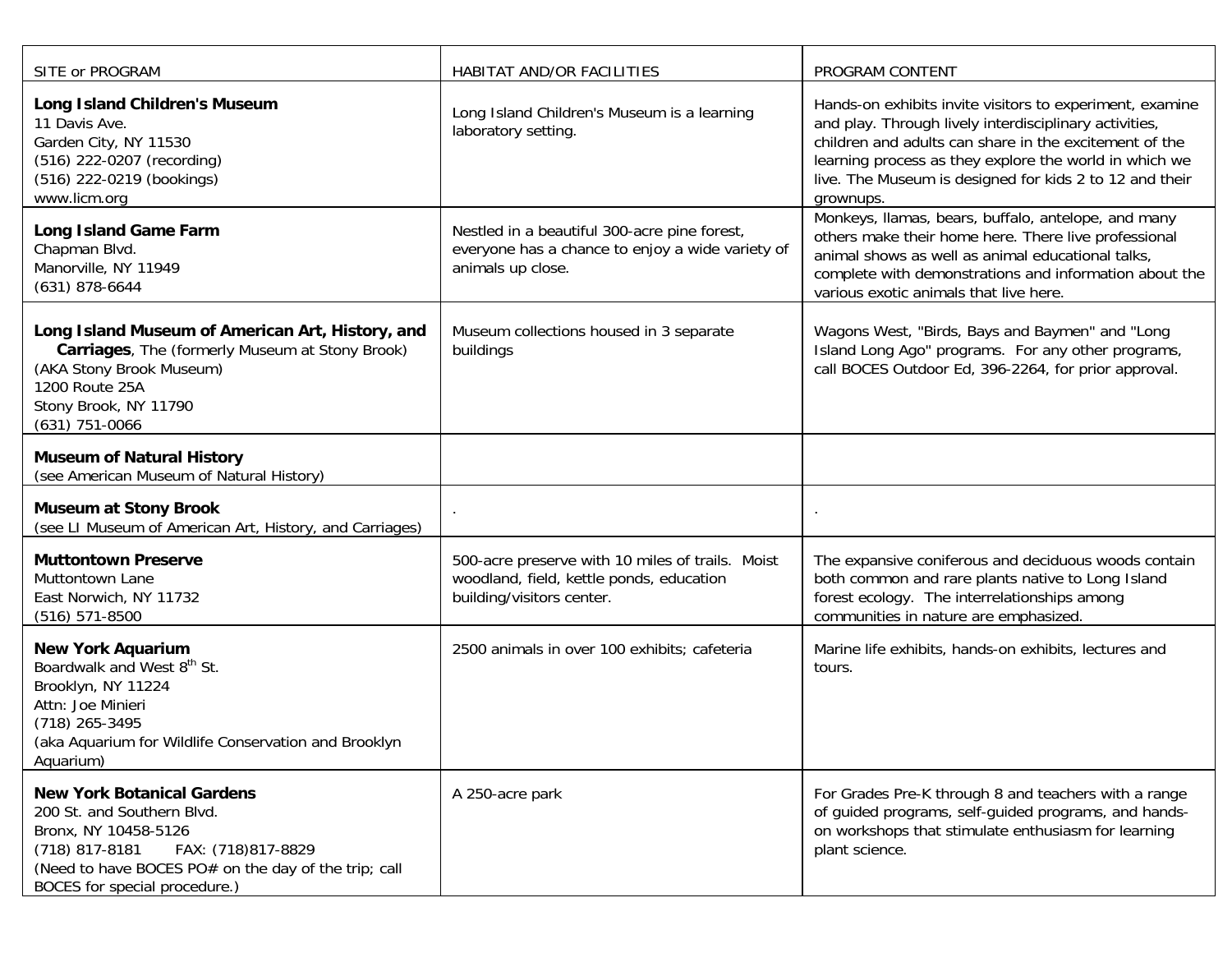| SITE or PROGRAM                                                                                                                                                                                                                    | HABITAT AND/OR FACILITIES                                                                                                                                                                                                                                                                                           | PROGRAM CONTENT                                                                                                                                                                                                                                                                                                                                                                                                       |
|------------------------------------------------------------------------------------------------------------------------------------------------------------------------------------------------------------------------------------|---------------------------------------------------------------------------------------------------------------------------------------------------------------------------------------------------------------------------------------------------------------------------------------------------------------------|-----------------------------------------------------------------------------------------------------------------------------------------------------------------------------------------------------------------------------------------------------------------------------------------------------------------------------------------------------------------------------------------------------------------------|
| <b>New York Hall of Science</b><br>47-01 111th St.<br>Corona, NY 11368<br>(718) 699-0301 and (718) 699-0005                                                                                                                        | Exhibits                                                                                                                                                                                                                                                                                                            | Hands on exhibits; guided student workshops. Also "Big<br>Science Days" - exclusive use of facility for up to 500<br>students.                                                                                                                                                                                                                                                                                        |
| <b>New York Zoological Society</b><br>(see Bronx Zoo)                                                                                                                                                                              |                                                                                                                                                                                                                                                                                                                     |                                                                                                                                                                                                                                                                                                                                                                                                                       |
| <b>North Shore Science Museum</b><br>(see Science Museum of L.I.)                                                                                                                                                                  |                                                                                                                                                                                                                                                                                                                     |                                                                                                                                                                                                                                                                                                                                                                                                                       |
| <b>North Wind Undersea Institute</b><br>610 City Island Ave<br>City Island, NY 10464<br>(718) 885-0701                                                                                                                             | Museum, including an exhibition room,<br>aquariums and a 4,000-gallon research tank.                                                                                                                                                                                                                                | Marine Mammals, Oceanomics Seamanship, The Living<br>Reef Nature Iks, Energy from the Sea.                                                                                                                                                                                                                                                                                                                            |
| <b>Old Bethpage Restoration</b><br>Round Swamp Road<br>Old Bethpage, NY 11804<br>(516) 572-8400                                                                                                                                    | Recreated typical Long Island agricultural<br>community of the pre-Civil War Period, over 2<br>dozen buildings on a 200-acre site, active farm<br>which illustrates food production.                                                                                                                                | Program exhibits and activities stress reverence and<br>dependence upon the land for basic food, shelter, and<br>clothing needs. Techniques for food productions,<br>preparation, and preservation are illustrated.                                                                                                                                                                                                   |
| <b>Old Westbury Gardens</b><br>P.O. Box 430<br>Old Westbury, NY 11568<br>(Buses enter at 60 Post Rd.)<br>(516) 333-0048 - Ed Coordinator Regina Watkins<br>FAX: (516) 333-6807<br>(Call BOCES for availability of aquatic program) | 160 acres of sweeping lawns, rolling fields,<br>meadows, woodlands, lakes, ponds, and formal<br>and naturalized gardens. The grounds are home<br>to many species of songbirds, aquatic birds and<br>raptors as well as butterflies, turtles, frogs and<br>fox.<br>Lunch at Café in the Woods or in our picnic area. | The grounds provide the setting for a study of botany<br>conducted by Old Westbury Gardens' docents. An<br>aquatic study of a woodland pond is an option provided<br>in cooperation with BOCES Outdoor Education<br>naturalists. After the program students may take a<br>guided tour of The Charles II-style house and extensive<br>gardens. Old Westbury Gardens is on the National<br>Register of Historic Places. |
| <b>Oyster Bay Historical Society</b><br><b>Earle-Wightman House</b><br>PO Box 297<br>Oyster Bay, NY 11771                                                                                                                          | Program location is 20 Summit St., Oyster Bay,<br><b>NY</b>                                                                                                                                                                                                                                                         | Students are transported back in time to a circa 1740<br>one-room settler's dwelling. They learn, through period<br>activities, how a family might have lived. Then, stepping<br>through a time portal, the students are thrust ninety<br>years into the future, into the 1830 parlor of the<br>Reverend Marmaduke Earle and his family.                                                                              |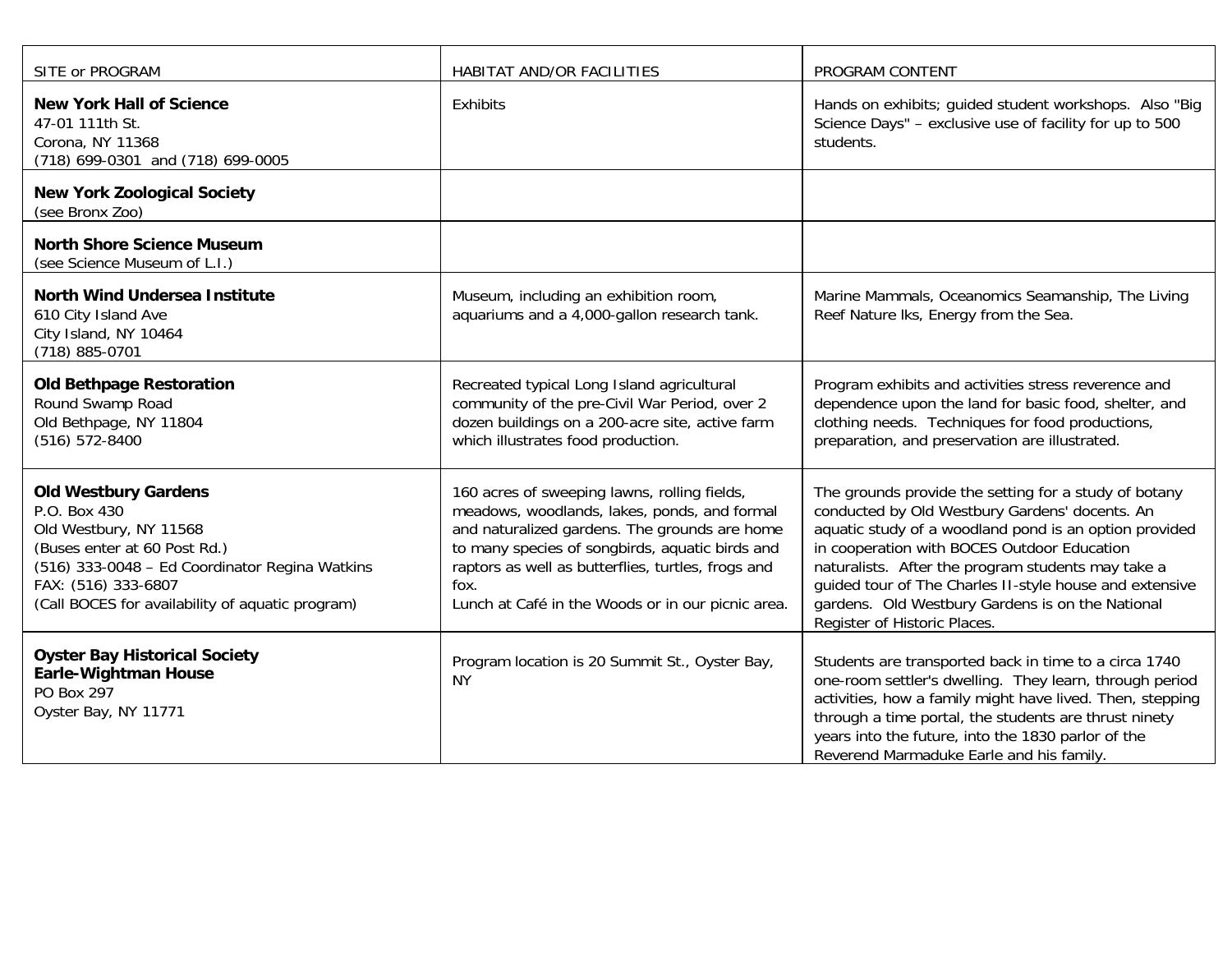| SITE or PROGRAM                                                                                                                                                                                   | HABITAT AND/OR FACILITIES                                                                                                                                                                                                                        | PROGRAM CONTENT                                                                                                                                                                                                                                                                                                               |
|---------------------------------------------------------------------------------------------------------------------------------------------------------------------------------------------------|--------------------------------------------------------------------------------------------------------------------------------------------------------------------------------------------------------------------------------------------------|-------------------------------------------------------------------------------------------------------------------------------------------------------------------------------------------------------------------------------------------------------------------------------------------------------------------------------|
| <b>Planting Fields Arboretum</b><br>Planting Fields Rd.<br>Oyster Bay, NY 11771<br>$(516)$ 922-8668<br>PO request to: Planting Fields Foundation<br>Coe Hall<br>PO Box 58<br>Oyster Bay, NY 11771 | 409 acres. Horticultural center; plant, tree, and<br>shrub collections, greenhouses nature trails,<br>library, meeting rooms. Cultivated area,<br>woodland, hedgerow, upland secondary forest.                                                   | Horticulture. Contrast of cultivated and natural plant<br>habitats.                                                                                                                                                                                                                                                           |
| <b>Prospect Park Wildlife Center</b><br>450 Flatbush Ave<br>Brooklyn, NY 11225<br>$(718)$ 399-7333<br>(Call BOCES for special procedure)                                                          | Reopened in fall of 1993, the Wildlife Center<br>offers great opportunities for family or group<br>outings.                                                                                                                                      | Exhibit areas include Animal Lifestyles, Animals in Our<br>Lives, and the World of Animals. There are many School<br>Programs, including Home Sweet Home (pre-K-K),<br>Predator/Prey (grades 1 - 3), The Endangered Ones (4 -<br>8, and <i>Issues in Conservation</i> (9 - 12.                                                |
| <b>Queens Botanical Gardens</b><br>(718) 886-3800, X230 Education<br>(Needs check ahead; Call BOCES for special procedure)                                                                        | In schools or gardens                                                                                                                                                                                                                            | Wide variety of tours and workshops related to plants.                                                                                                                                                                                                                                                                        |
| <b>Queens County Farm Museum</b><br>73-50 Little Neck Parkway<br>Floral Park, NY 11004<br>$(718)$ 347-3276                                                                                        | This 47-acre tract of farmland, of which 7 acres<br>are landmark designated, exemplifies the 200<br>year history of agriculture as a way of life and<br>livelihood in Queens County.                                                             | This park features planted fields and grazing livestock to<br>illustrate the basic workings of a farm. Visitors can also<br>learn about the rich history of the site through tours of<br>the Adriance Farmhouse which combines Dutch and<br>English architectural styles.                                                     |
| <b>Queens Wildlife Center</b><br>53-51 111th St.<br>Flushing, NY 11368<br>718-271-7361<br>(Call BOCES for special procedure)                                                                      | Devoted to magnificent North American animals,<br>divided into "Wild" and "domestic" areas, this zoo<br>houses some 250 animals of 40 species. There is<br>an Education Center, where people of all ages<br>can learn about wildlife and plants. | Explore pockets of North American habitat, from the<br>great American Plains to a rocky California Coast, to a<br>Northeastern Forest. A great aviary and a real marsh<br>habitat are homes for native wildlife and a wide variety<br>of birds. School programs are offered and can be<br>customized to suit students' needs. |
| Queens Zoo<br>(see Queens Wildlife Center)                                                                                                                                                        |                                                                                                                                                                                                                                                  |                                                                                                                                                                                                                                                                                                                               |
| <b>Rainforest Exploration, Research and Education</b><br>Steve Fratello - "Butterfly man"<br>11 First St<br>West Islip, NY 11795<br>631 321-1509<br>sfratell@suffolk.lib.ny.us                    | Classroom-based program                                                                                                                                                                                                                          | Explorer/Naturalist Steve Fratello has explored the<br>world's tropical rainforests for approximately 1,000 days<br>including leading scientific expeditions for major<br>museums. Students will be in awe at the beauty and<br>variety of tropical rainforest life conveyed in these<br>presentations.                       |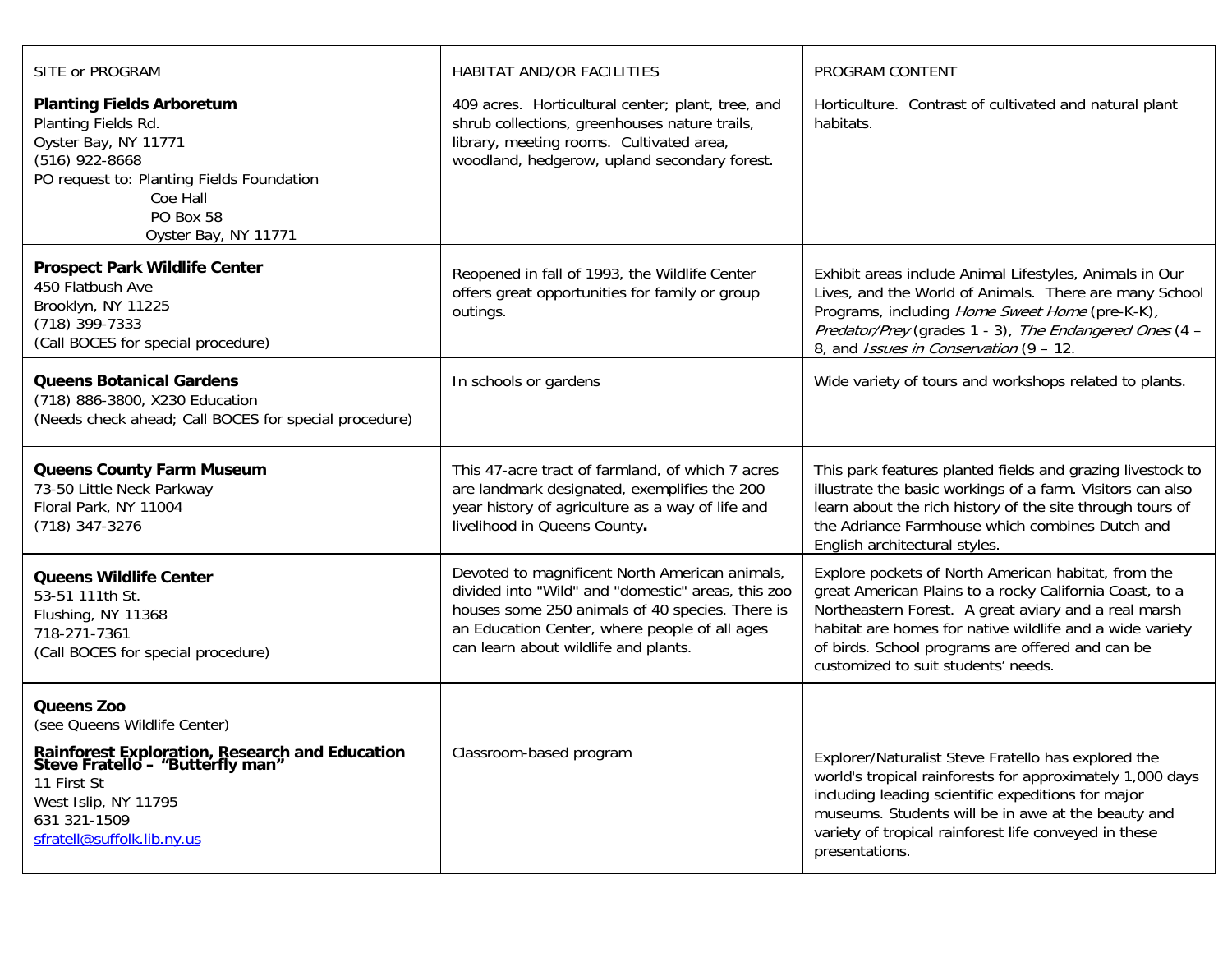| SITE or PROGRAM                                                                                                                                 | HABITAT AND/OR FACILITIES                                                                                                                                                      | PROGRAM CONTENT                                                                                                                                                                                                                                                  |
|-------------------------------------------------------------------------------------------------------------------------------------------------|--------------------------------------------------------------------------------------------------------------------------------------------------------------------------------|------------------------------------------------------------------------------------------------------------------------------------------------------------------------------------------------------------------------------------------------------------------|
| <b>Raynham Hall</b><br>20 W. Main St.<br>Oyster Bay, NY 11771<br>(516) 922-6808                                                                 | Raynham Hall is a twenty-room house museum<br>that transports you back into the life and times<br>of the Townsends, one of the founding families<br>of the Town of Oyster Bay. | The Museum is open to the public year-round for visits,<br>tours, educational programs and research. See how<br>Long Islanders from centuries past lived, learned,<br>worked and played as you experience first-hand more<br>than 200 years of American history. |
| <b>Riverhead Foundation for Marine Research</b><br>431 East Main St.<br>Riverhead, NY 11901<br>$(631)$ 369-9840                                 | Cruises to study marine life.                                                                                                                                                  | Whale Watch Cruises, slide presentations, Marine<br>Mammal Biology, stranding programs, field walks,<br>Natural History Tours.                                                                                                                                   |
| Scienceman<br><b>Brian Wallrap / BriSci Consultants</b><br>124 N. Elm Street<br>N. Massapequa, NY 11758<br>(516, 158-7678<br>BriSci45@yahoo.com | Classroom-based program                                                                                                                                                        | Programs include Spiders, Magnet Man, Mr. Science and<br>Mineral Man. Programs are suitable K-6.                                                                                                                                                                 |
| Serpentarium, The<br>(see International Fauna Society)                                                                                          |                                                                                                                                                                                |                                                                                                                                                                                                                                                                  |
| <b>Theodore Roosevelt Home</b><br>(see Sagamore Hill)                                                                                           |                                                                                                                                                                                |                                                                                                                                                                                                                                                                  |
| <b>Theodore Roosevelt Nature Center</b><br>NYS Parks Dept.<br>Jones Beach State Park<br>PO Box 1000<br>Wantagh, NY 11793<br>$(516)$ 679-7254    | Exhibit area and classroom at Jones Beach State<br>Park                                                                                                                        | School programs are on a broad range of natural history<br>topics - marine ecology, glacial geology, whales and<br>adaptations to name a few.                                                                                                                    |
| Theodore Roosevelt Sanctuary, Inc.<br>134 Cove Rd.<br>Oyster Bay, NY 11771<br>(516) 922-3200                                                    | Located on 12 acres of upland woods on the<br>north shore with access to a salt marsh and the<br>Long Island Sound. A trailside museum; live<br>animals.                       | Ecology and animal adaptation programs are offered for<br>K-adult. School-site based programs are available.                                                                                                                                                     |
| <b>Sagamore Hill</b><br>(Theodore Roosevelt Home)<br>Cove Neck Road<br>Oyster Bay, NY 11771<br>$(516)$ 922-4447                                 | Trailside Museum, wooded trails, near bay,<br>beach, and salt marsh.                                                                                                           | This ecological and historical landmark, which contains<br>five natural habitats, provides a comprehensive,<br>comparative environmental study. There is a wide<br>variety of trees, food producing shrubs and vines, and<br>birds on the site.                  |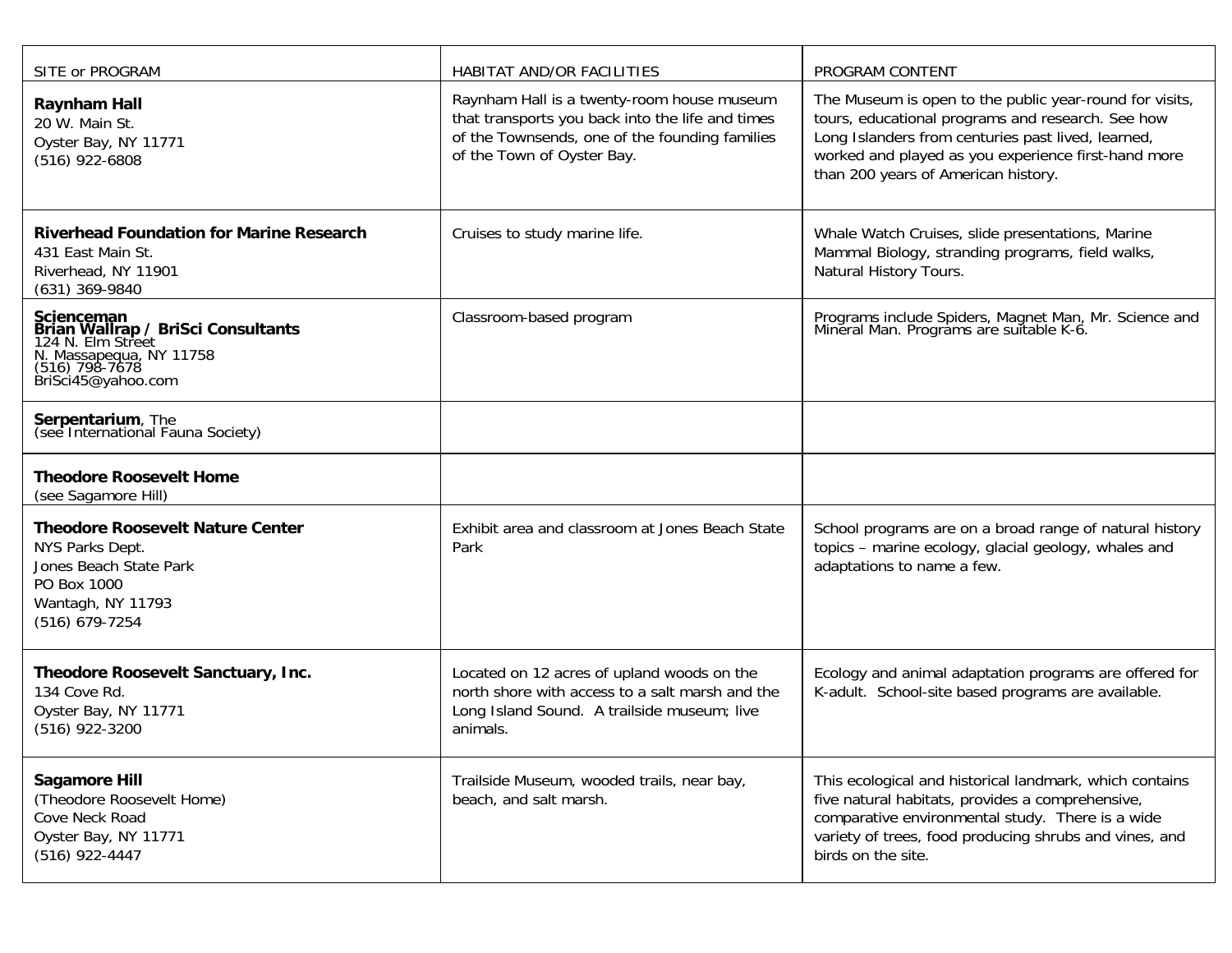| SITE or PROGRAM                                                                                                                                                                                                                                 | HABITAT AND/OR FACILITIES                                                                                                                                                | PROGRAM CONTENT                                                                                                                                                                                                                                                                |
|-------------------------------------------------------------------------------------------------------------------------------------------------------------------------------------------------------------------------------------------------|--------------------------------------------------------------------------------------------------------------------------------------------------------------------------|--------------------------------------------------------------------------------------------------------------------------------------------------------------------------------------------------------------------------------------------------------------------------------|
| <b>Salamander Solutions</b><br>30 Washington Avenue<br>Bayville, NY 11709<br>(516) 628-1798<br>e-mail: KREISB@AOL.COM                                                                                                                           | Community-based environmental education                                                                                                                                  | Mission is to improve the connection people have to the<br>land through hands-on studies of natural and human<br>history in local communities to help children and adults<br>gain a greater sense of wonder, knowledge, joy and<br>reverence for the place in which they live. |
| <b>Sands Point Park and Preserve</b><br>127 Middle Neck Road<br>Port Washington, NY 11050<br>$(516) 571-7900$<br>(Need 2 separate PO/Request Invoice forms -<br>Call BOCES for special procedure)                                               | 210-acre park. A nature center contains displays<br>interpreting the natural preserve. Natural<br>habitats include woodlands, fields, a beach, and<br>a freshwater pond. | Outdoor environment ecosystem programs on the inter-<br>relationships of plants and animals. Indoor programs<br>offered on current exhibit.                                                                                                                                    |
| <b>Sands-Willets House Museum</b><br>(see Cow Neck Peninsula Historical Society)                                                                                                                                                                |                                                                                                                                                                          |                                                                                                                                                                                                                                                                                |
| F & W Schmitt Brothers Farm<br>Mailing address: 26 Pinelawn Road, Melville, NY 11747<br>Farm site: Exit 49, Old Walt Whitman Rd & South Service<br>Rd of LI Expressway<br>$(631)$ 423-5693                                                      | Working 35-acre farm                                                                                                                                                     | View farm animals (not petting zoo), pumpkin picking,<br>and hayrides for up to Grade 2.                                                                                                                                                                                       |
| <b>Science Museum of Long Island</b><br>(formerly North Shore Science Museum)<br>Mail address: P.O. Box 908<br>Plandome Manor, NY 11030<br>Site at: Leeds Pond Preserve<br>1526 N. Plandome Rd.<br>Plandome Manor, NY 11030<br>$(516)$ 627-9400 | Woods, meadow, lawns, pond, streams, and<br>access to salt water and marshland at shoreline<br>on Manhasset Bay.                                                         | Contrast studies are conducted among brackish water,<br>fresh water, and salt water habitats. Activities focus on<br>quality of drinking water and soil. Effects of<br>Environmental factors are observed in tree growth.                                                      |
| Serpentarium at Riverhead, The<br>(see International Fauna Society)                                                                                                                                                                             |                                                                                                                                                                          |                                                                                                                                                                                                                                                                                |
| Smith Park Preserve, Caleb<br>(see Caleb Smith Park Preserve)                                                                                                                                                                                   |                                                                                                                                                                          |                                                                                                                                                                                                                                                                                |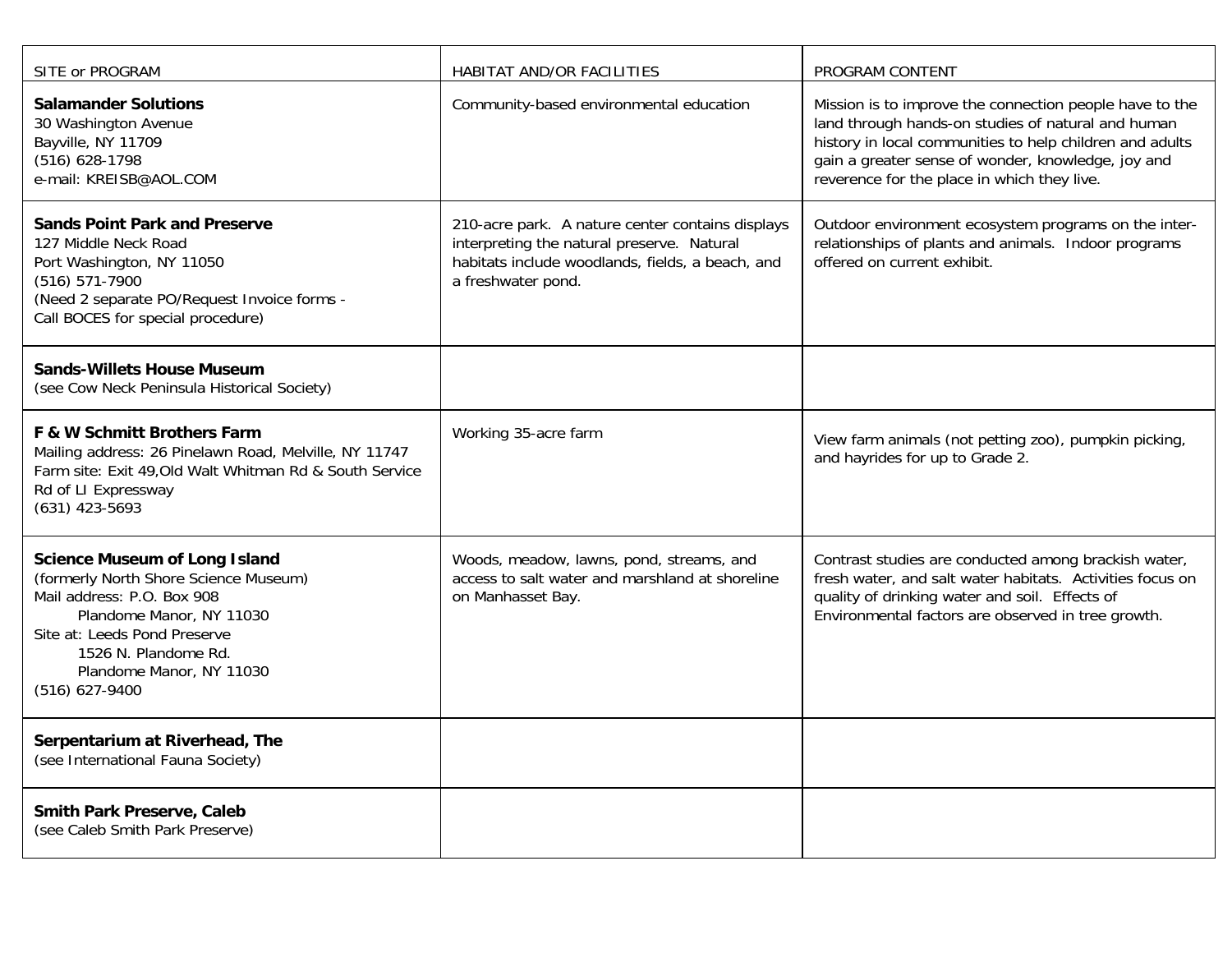| SITE or PROGRAM                                                                                                                                                             | HABITAT AND/OR FACILITIES                                                                                                                                                                                                                     | PROGRAM CONTENT                                                                                                                                                                                                                                                                                                                                                                    |
|-----------------------------------------------------------------------------------------------------------------------------------------------------------------------------|-----------------------------------------------------------------------------------------------------------------------------------------------------------------------------------------------------------------------------------------------|------------------------------------------------------------------------------------------------------------------------------------------------------------------------------------------------------------------------------------------------------------------------------------------------------------------------------------------------------------------------------------|
| Soundwaters, Inc.<br>Cove Island Park<br>1281 Cove Road<br>Stamford, CT 06902-5457<br>$(203)$ 323-1978                                                                      | Schooner SoundWaters and Center                                                                                                                                                                                                               | SoundWaters fulfills its mission of education by showing<br>guests up close the beauty of the Sound and its<br>denizens. The SoundWaters mission is not just on the<br>water. When the schooner is docked, there is also the<br>SoundWaters Community Center for Environmental<br>Education on Cove Island which has two rooms of<br>exhibits, including aquaria and a touch tank. |
| <b>Stony Brook Grist Mill</b><br>Make PO Request to:<br>Ward Melville Heritage Organization<br>PO Box 572<br>Stony Brook, NY 11790<br>(631) 751-2244<br>FAX: (631) 751-2024 | Adam Smith built the Stony Brook Grist Mill in<br>1751. All of the machines are powered by water.                                                                                                                                             | You can visit and tour the Stony Brook Grist Mill and<br>then feed the ducks at the millpond.                                                                                                                                                                                                                                                                                      |
| <b>Stony Brook Museum</b><br>(see LI Museum of American Art, History and Carriages)                                                                                         |                                                                                                                                                                                                                                               |                                                                                                                                                                                                                                                                                                                                                                                    |
| <b>Suffolk County Archeological Assoc.</b><br>(programs at Hoyt Farms and Blydenburgh Park)<br>P.O. Box 1542<br>Stony Brook, NY 11790<br>(631) 929-8725                     | Hoyt Farm Park buildings include a Nature Center<br>and farm structures. Activity sites include an<br>archaeological dig site, Indian trail, nature trails<br>and many unique geological features that can be<br>used to study earth science. | Native Life and Archaeology activities:<br>Ethnobotany on nature trails<br>Making fire and shelters<br>Participation in a professionally supervised<br>archaeological excavation                                                                                                                                                                                                   |
| <b>Suffolk County Farm &amp; Education Center</b><br>(see Cornell Cooperative Extension - Suffolk)                                                                          |                                                                                                                                                                                                                                               |                                                                                                                                                                                                                                                                                                                                                                                    |
| <b>Sunken Forest</b><br>(see BOCES - Fire Is. National Seashore)                                                                                                            |                                                                                                                                                                                                                                               |                                                                                                                                                                                                                                                                                                                                                                                    |
| <b>Sweetbriar Nature Center</b><br>62 Eckernkamp Dr.<br>Smithtown, NY 11787<br>(631) 979-6344<br>FAX- (631) 979-9771<br>(Call BOCES for special procedure)                  | The center is situated on 54 acres of varied<br>garden, woodland, field and wetland habitats on<br>the Nissequogue River. Hundreds of species of<br>plants and animals make homes here.                                                       | This center provides natural science education services<br>for Long Island residents of all ages and engages in<br>native wildlife rehabilitation services. Through education<br>and examples, it encourages responsible decision<br>making, appreciation, and respect for the unique wildlife<br>and ecosystems found on Long Island.                                             |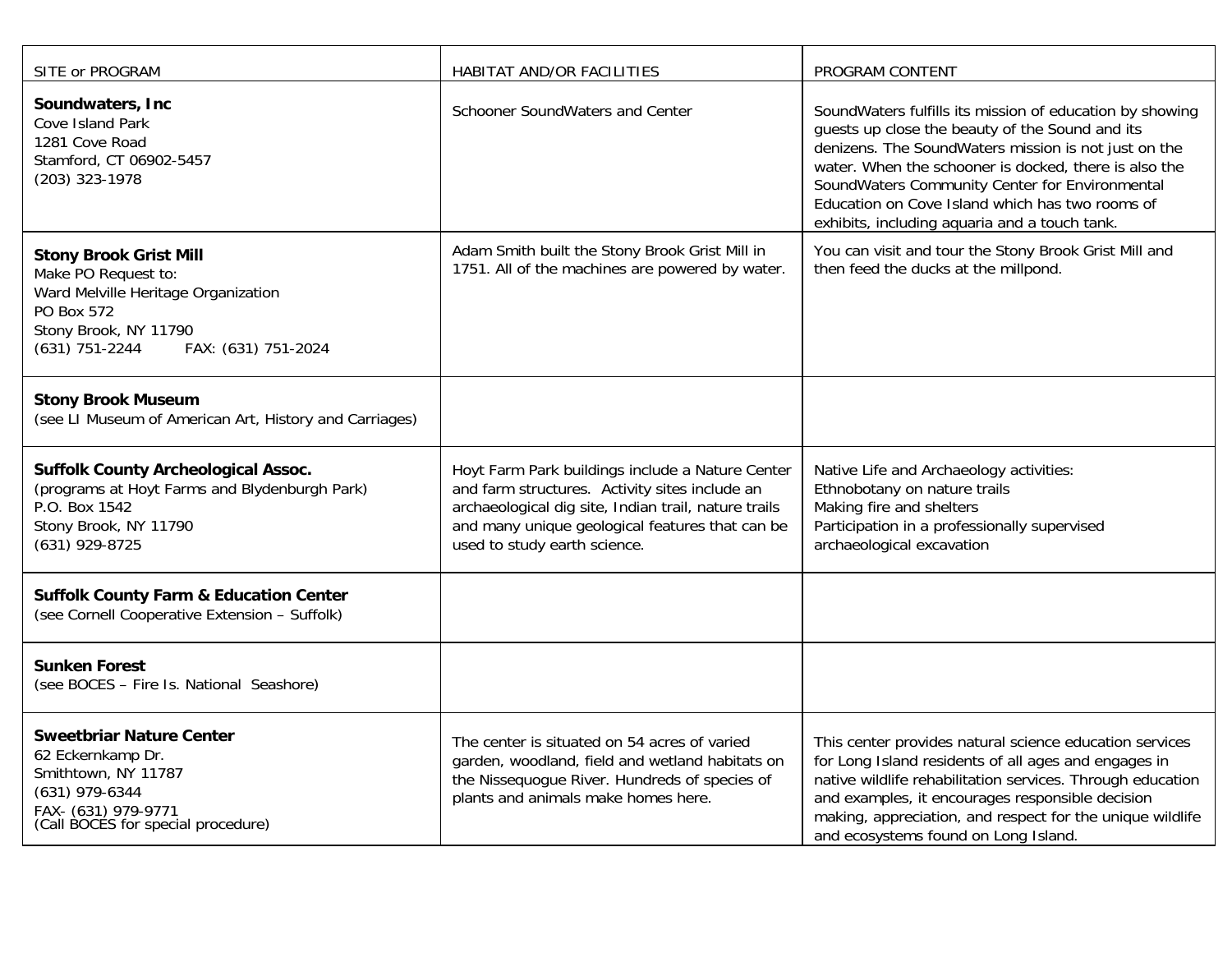| SITE or PROGRAM                                                                                                                                                                                                                                               | HABITAT AND/OR FACILITIES                                                                                                                                                                                       | PROGRAM CONTENT                                                                                                                                                                                                                                                                                                                          |
|---------------------------------------------------------------------------------------------------------------------------------------------------------------------------------------------------------------------------------------------------------------|-----------------------------------------------------------------------------------------------------------------------------------------------------------------------------------------------------------------|------------------------------------------------------------------------------------------------------------------------------------------------------------------------------------------------------------------------------------------------------------------------------------------------------------------------------------------|
| <b>Tackapausha Museum and Preserve</b><br><b>Washington Avenue</b><br>Seaford, NY 11783<br>(516) 571-7443 (site)<br>(516) 922-3200 (booking)<br>(Request check made out to:<br>Theodore Roosevelt Sanctuary<br>mail to: 134 Cove Rd.<br>Oyster Bay. NY 11771) | 80-acre preserve with 5 miles of trails. Grassy<br>area, wet and deciduous woods, swamps.                                                                                                                       | Exhibits depict Long Island plant and animal life. The<br>preserve is a stopping place for migratory birds and has<br>one of the last stands of Atlantic white cedar on Long<br>Island. Adaptations to the environment, including the<br>weather, are stressed.                                                                          |
| <b>Vanderbilt Museum</b><br>P.O. Box 605<br>180 Little Neck Road<br>Centerport, NY 11721<br>$(631)$ 854-5555                                                                                                                                                  | This forty-three acre estate houses a historical<br>mansion as well as museum                                                                                                                                   | There are displays of wildlife and exhibits of natural<br>history.                                                                                                                                                                                                                                                                       |
| <b>Vanderbilt Planetarium</b><br>P.O. Box 605<br>180 Little Neck Road<br>Centerport, NY 11721<br>$(631)$ 854-5555                                                                                                                                             | Planetarium, exhibits                                                                                                                                                                                           | The study of earth science and celestial bodies<br>emphasizes the positions of the earth, stars, and<br>planets, and the factors influencing the earth's<br>environment.                                                                                                                                                                 |
| <b>Volunteers for Wildlife</b><br>27 Lloyd Harbor Road<br>Huntington, NY 11743<br>$(631)$ 423-0984                                                                                                                                                            | This Wildlife Hospital and Education Center at<br>Caumsett State Historic Park in Huntington<br>accepts and rehabilitates sick, injured, and<br>displaced young wildlife.                                       | Wildlife education programs for Long Island<br>schoolchildren and adults. The participation of their<br>permanently non-releasable birds, animals, and reptiles<br>make these programs an exciting way to learn about the<br>special needs of Long Island's wildlife.                                                                    |
| <b>Waterfront Center, The</b><br>One West End Avenue,<br>Oyster Bay, NY 11771<br>(516) 922-7245 x24<br>www.thewaterfrontcenter.org                                                                                                                            | Marine Education Center and Sailing Facility<br>located on West Harbor, a National Wildlife<br>Refuge. Indoor salt water display tanks and<br>touch tank, beach and estuary habitat, oyster<br>sloop, Christeen | Marine education programs for K through 12 onsite at<br>WFC (some may be presented in your classroom).<br>Various programs include: live marine animals, beach,<br>salt marsh and estuary exploration, shipboard science<br>and water quality testing and plankton study, oyster<br>hatchery tour and dissection, stewardship education. |
| <b>Whaling Museum, The</b><br>P.O. Box 25<br>Cold Spring Harbor, NY 11724<br>$(631)$ 367-3418                                                                                                                                                                 | Exhibits and films.                                                                                                                                                                                             | Exhibits and films plea for the protection and<br>preservation of whales, explain the behavior of whales,<br>and illustrate the effects of whaling on the whale<br>population.                                                                                                                                                           |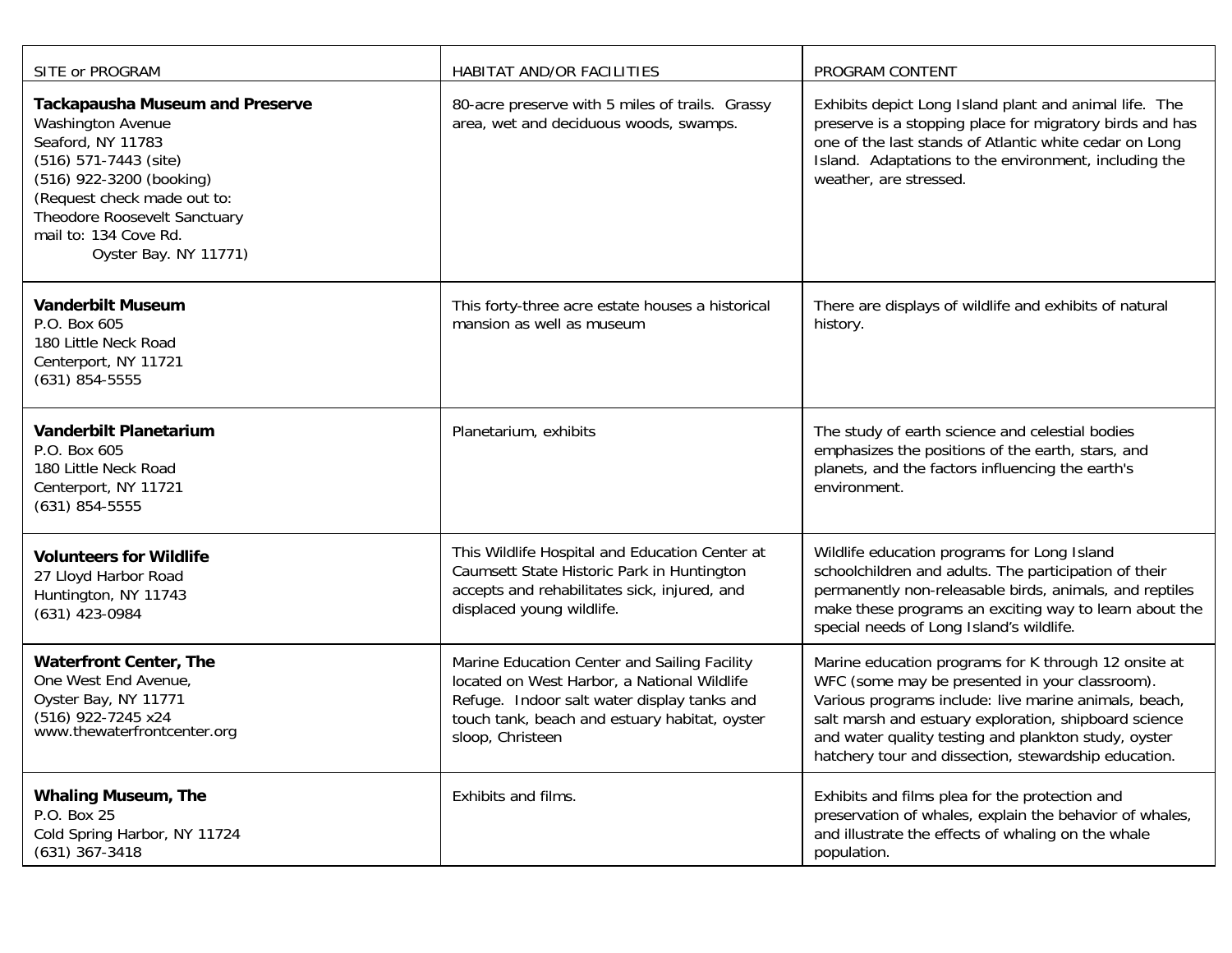| SITE or PROGRAM                                                                                                                        | HABITAT AND/OR FACILITIES                                         | PROGRAM CONTENT                                                                                                               |
|----------------------------------------------------------------------------------------------------------------------------------------|-------------------------------------------------------------------|-------------------------------------------------------------------------------------------------------------------------------|
| <b>White Post Farms</b><br>250 Old Country Road<br>Melville, NY 11747<br>$(631)$ 351-9373<br>(Call BOCES for special procedure)        | Farm where over 300 animals and birds live year<br>round.         | Offers various field trip programs on such things as<br>planting seedlings, etc. Hayrides and pumpkin picking in<br>the fall. |
| <b>Wildlife Conservation Society</b><br>2300 Southern Blvd.<br>Bronx, NY 10460<br>(718) 220-5135<br>(Call BOCES for special procedure) | Bronx Zoo, NY Aquarium and Prospect Park Zoo,<br>Queens Zoo, etc. | See Bronx Zoo, NY Aquarium, and Prospect Park Zoo<br>program contents.                                                        |

**"BOCES" sites, UNLESS OTHERWISE NOTED, do not require BOCES PO Request/Invoice procedure. ALL OTHER SITES require BOCES PO Request/Invoice procedure.** 

## **NOTE: OTHER SITES MAY BE USED PENDING PRIOR BOCES APPROVAL CALL OUTDOOR EDUCATION, (516) 396-2264.**

**Purchase Order/Invoice Forms can be found at: <http://www.nassauboces.org/enviroed/forms.htm>**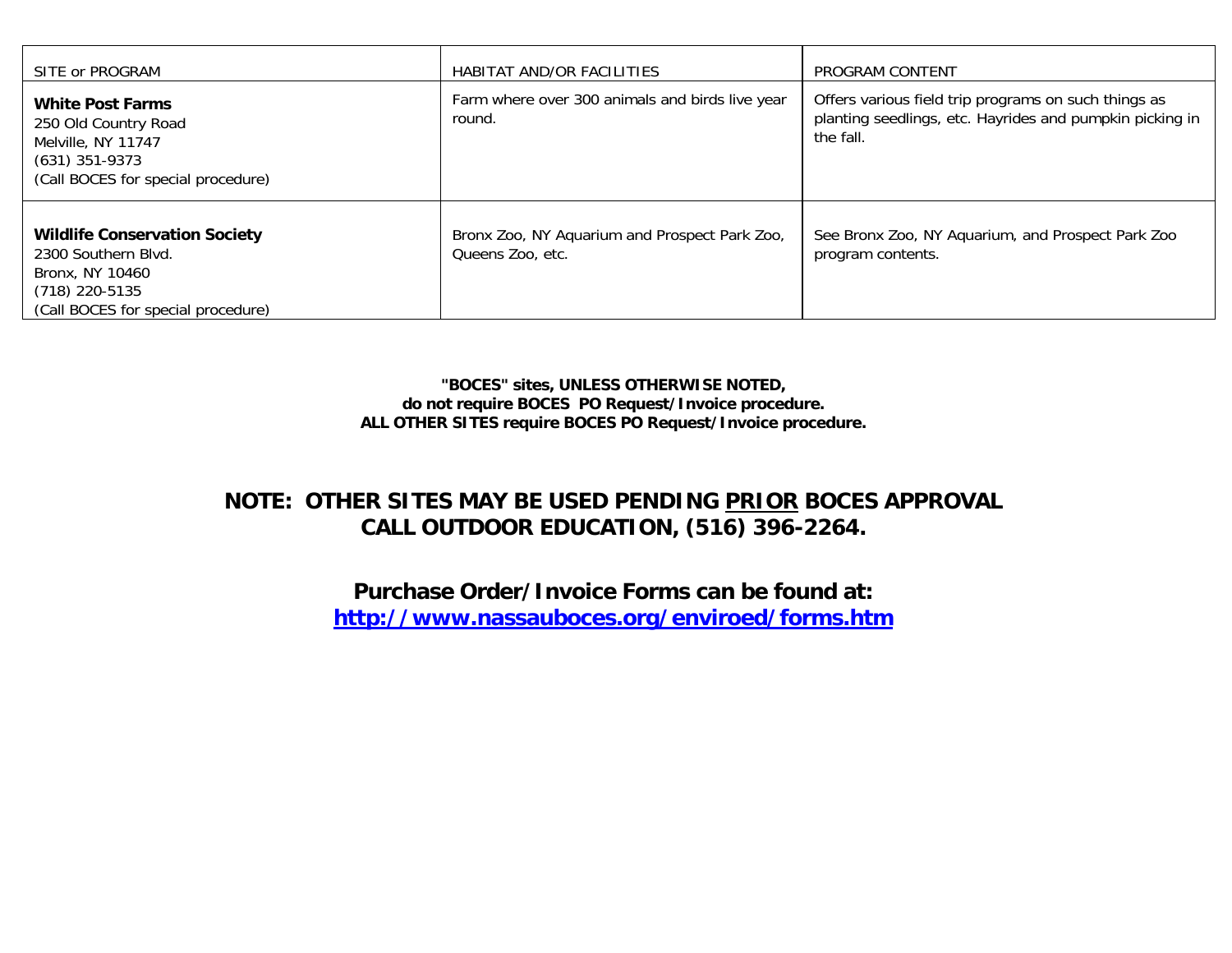### **Nassau BOCES - Office of Outdoor Education RESIDENT CENTERS**

| <b>SITE</b>                                                                                                                                                                           | HABITAT AND/OR FACILITIES                                                                                                                                                                                                                                                                                                                         | PROGRAM CONTENT                                                                                                                                                                                                                                                                                                                                                                                                                                                                                                                                                                   |
|---------------------------------------------------------------------------------------------------------------------------------------------------------------------------------------|---------------------------------------------------------------------------------------------------------------------------------------------------------------------------------------------------------------------------------------------------------------------------------------------------------------------------------------------------|-----------------------------------------------------------------------------------------------------------------------------------------------------------------------------------------------------------------------------------------------------------------------------------------------------------------------------------------------------------------------------------------------------------------------------------------------------------------------------------------------------------------------------------------------------------------------------------|
| Ashokan Outdoor Environmental Education<br><b>Center</b><br>477 Beaverkill Road<br>Olivebridge, NY 12461<br>$(845)$ 657-8333<br>FAX (845) 657-8489                                    | Located on 372 acres in the Catskill Mountain<br>foothills. Habitats include forest, field, lakes,<br>ponds, and streams. Buildings include colonial<br>craft shops and schoolhouse and working farm.<br>Challenge ropes course.                                                                                                                  | Environmental awareness is explored through the historic<br>perspective of colonial America and the modern perspective of<br>ecological concern - all with a stress on hands-on learning.                                                                                                                                                                                                                                                                                                                                                                                         |
| <b>BOCES Environmental Ed. Center</b><br>at Brookville<br>193 Brookville Road<br>Brookville, NY 11545<br>(516) 626-1420 (site)<br>(516) 396-2264 (info & bookings)                    | 20 acres. Woods, log cabin, blacksmith shop,<br>classroom building. Complete Project Adventure<br>Course available.                                                                                                                                                                                                                               | The Homestead Ecology Program at Brookville reproduces the<br>way of life of the early settlers. It became necessary for the<br>settlers to carve out an existence from their own immediate<br>environment. An extensive Challenge course is also on site.<br>Students stay in tents overnight.                                                                                                                                                                                                                                                                                   |
| <b>BOCES Environmental Ed. Center</b><br>at Caumsett State Historic Park<br>29 Lloyd Harbor Road<br>Huntington, NY 11743<br>(631) 549-0071 (site)<br>(516) 396-2264 (info & bookings) | 1600 acres. Fields, woods, seashore, pond, salt<br>marsh, Project Adventure course, year-round<br>building which includes dormitory rooms, dining<br>room, classrooms.                                                                                                                                                                            | The day and resident programs emphasize contrast and<br>comparison studies. The program activities by BOCES staff<br>include pond, seashore and glacial geology, salt marsh study,<br>astronomy, survival, creative interpreters, maple sugaring,<br>orienteering, weather, food and fire, insect study, Project<br>Adventure and more. Students are housed in the "summer<br>Cottage" of the former Marshall Field III estate.                                                                                                                                                   |
| <b>Camp DeWolfe</b><br>PO Box 487<br>North Side Road<br>Wading River, NY 11792<br>Tel: 631 929-4325<br>Fax: 631 929-6553<br>campdewolfe@aol.com<br>kvloomis@aol.com                   | The Center hosts youth and adult retreat<br>groups, educational and community programs<br>throughout the year, in addition to summer<br>camp.                                                                                                                                                                                                     | Located on a wooded bluff above the LI Sound, with its own<br>shoreline, the site offers a nearby river, lake, and salt marsh<br>for nature study and comfortable year-round accommodations<br>for 135 people.<br>Examples of course offerings: <b>Environmental Study: Geology, Salt marsh, Seashore, or Pond Ecology, IEstuary &amp; Stream</b><br>Exploration. Outdoor Education: Map & Compass, Wilderness<br>Survival, Orienteering, & Group Challenge (Adventure Games,<br>Challenge Course & Climbing Wall), ips, Natural Helpers,<br>Conflict Resolution & Anti-Bullying. |
| Dorothy P. Flint 4-H Camp (Riverhead)<br>Cornell Coop Extension Nassau County<br>40 main Street<br>Hempstead, NY 11550<br>516-292-7990                                                | This 140 acre education site is available for<br>programming year-round. It includes forested,<br>farm and open recreational areas and access to<br>the beach. The main center has a dining lodge<br>for 200 and rustic cabins can accommodate<br>large groups Sept- - Oct and May. Groups of 30<br>can be housed in heated facilities year round | The site includes forested, farm and open recreational areas<br>and access to the beach. A n adventure ropes course is also<br>available.                                                                                                                                                                                                                                                                                                                                                                                                                                         |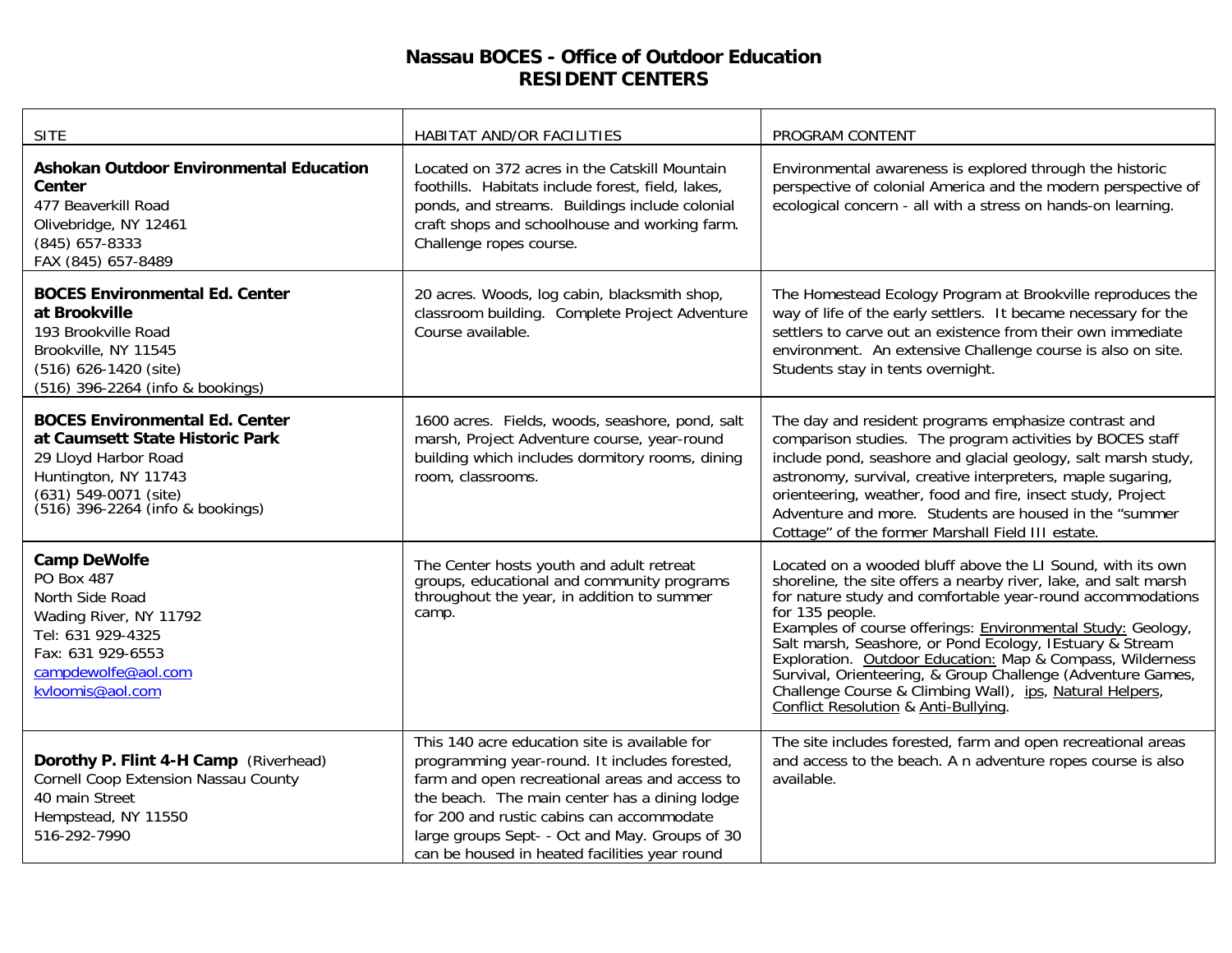| <b>SITE</b>                                                                                                                                                                                     | HABITAT AND/OR FACILITIES                                                                                                                                                                                  | PROGRAM CONTENT                                                                                                                                                                                                                                                                                                                                                                                                  |
|-------------------------------------------------------------------------------------------------------------------------------------------------------------------------------------------------|------------------------------------------------------------------------------------------------------------------------------------------------------------------------------------------------------------|------------------------------------------------------------------------------------------------------------------------------------------------------------------------------------------------------------------------------------------------------------------------------------------------------------------------------------------------------------------------------------------------------------------|
| <b>Fairview Lake Environmental Education</b><br>Center<br>1035 Fairview Lake Road<br>Stillwater, NJ 07860<br>(973) 383-9282                                                                     | 600 acres of open and forested land, 110- acre<br>lake, ponds, maple swamp with board walk,<br>challenge course. Accommodations for 300.                                                                   | A variety of ecology and outdoor skills programs provide<br>students and teachers with the opportunity to live and learn<br>together and become more aware of our natural world.                                                                                                                                                                                                                                 |
| <b>Frost Valley YMCA Environmental Education</b><br>Center<br>Box 55, 2000 Frost Valley Rd.<br>Claryville, NY 12725-9600<br>(845) 985-2291<br>(845) 985-0056 FAX                                | Located on 4600 forested acres in the Catskills.<br>50 cabins/lodges, central dining hall and unique<br>Resource Management Center and Greenhouses,<br>ropes course.                                       | Schools may participate in environmental, outdoor skills and<br>adventure-based programs.                                                                                                                                                                                                                                                                                                                        |
| <b>Greenkill Outdoor Environmental Ed Center</b><br>see YMCA-YWCA Camping Services                                                                                                              |                                                                                                                                                                                                            |                                                                                                                                                                                                                                                                                                                                                                                                                  |
| <b>Pocono Environmental Education Center</b><br>(PEEC)<br>RD 2, Box 1010<br>Dingmans Ferry, PA 18328<br>(570) 828-2319<br>FAX (570) 828-9695                                                    | The largest residential center in the western<br>hemisphere is situated on 36 acres and is<br>surrounded by 200,000 acres of public land.<br>Over 45 cabins will house between 3-12 each.                  | PEEC uses the outdoors as its classroom to promote<br>environmental awareness, knowledge and outdoor skills. A<br>variety of programs are offered for school groups, youth-at-<br>risk groups and teacher and staff development.                                                                                                                                                                                 |
| <b>Quinipet Camp &amp; Retreat Center</b><br>PO Box 549<br>End of Shore Road<br>Shelter Island Heights, NY 11965<br>Phone: 631.749.0430<br>Fax: 631.749.3403<br>Email: quinipetinfo@hotmail.com | The site is located on the rocky shores of the<br>northwest corner of Shelter Island, The program<br>can accommodate groups of 10 to 150, ages 7<br>and up. Our programs run anywhere from 1 to<br>5 days. | All programs are individually designed around your needs and<br>can incorporate state standards for your grade level. The site<br>provides hands on experiences in both woodland and coastal<br>habitats as well as geologic clues to the formation of Long<br>Island and map and compass skills. The Quinipet Adventure<br>Challenge Course, is located on 30 acres of woods, waterfront<br>and playing fields. |
| <b>YMCA-YWCA Camping Services</b><br>of Greater New York<br>Camp Headquarters<br>P.O. Box B<br>Huguenot, NY 12746<br>(845) 858-2200<br>FAX: (845) 858-7823                                      | Located on a 1000 acre in Southern Catskills.<br>Diverse forested terrain, streams and 3 lakes.<br>Four new lodges accommodate 40 people each.                                                             | The concept of interrelationships is stressed in the varied<br>environmental programs as well as on the Project Adventure<br>course and outdoor skills programs.                                                                                                                                                                                                                                                 |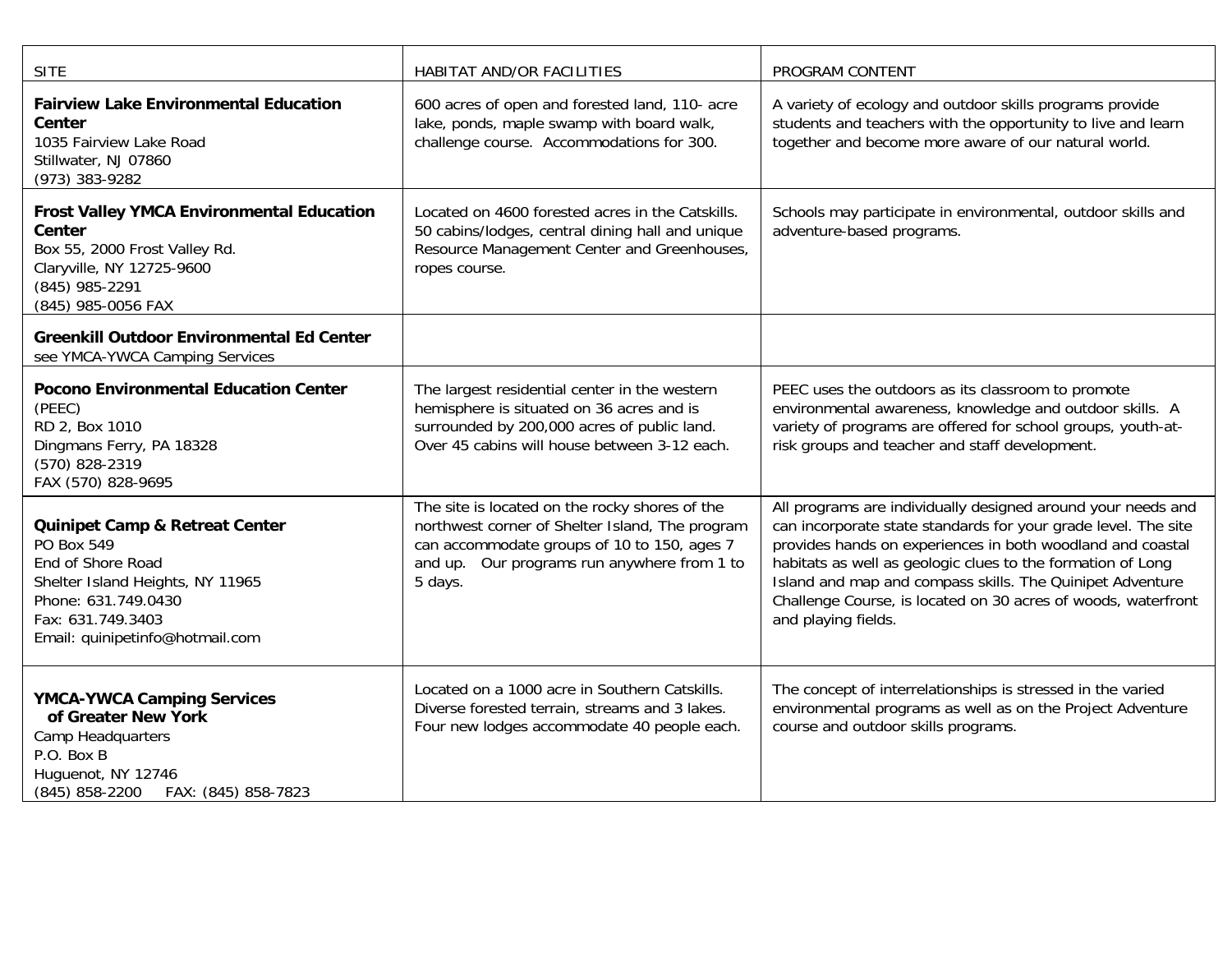#### **NOTE: OTHER RESIDENT FACILITIES MAY BE APPROVED**

#### **PENDING BOCES EVALUATION OF PROGRAM, FACILITIES AND STAFF.**

#### **CALL OUTDOOR EDUCATION (516) 396-2264 PRIOR TO MAKING RESERVATIONS.**

To Administrators and Teachers ... If you wish any more information regarding

programs in the outdoors, please contact:

Nassau BOCES – Outdoor & Environmental Education (516) 396-2264

**Non-discrimination Statement: Nassau BOCES advises students, parents, employees and the general public that it offers employment and educational opportunities without**  regard to sex, race, color, national origin or handicap. Information and grievance procedures are available by contacting the following officers at Human Resources at 71 Clinton **Rd., P.O. Box 9195, Garden City, NY, 11530: Jeffrey Drucker, Title IX (sex discrimination) and Section 504 (handicap discrimination) Coordinator, at 516-396-2358,**  [jdrucker@mail.nasboces.org](mailto:jdrucker@mail.nasboces.org)**, or Dina Maggiacomo, Title IX Coordinator, at 516-396-2473,** [dmaggiac@mail.nasboces.org](mailto:DMaggiac@mail.nasboces.org)**. A copy of programs and educational courses offered and available to residents may be obtained from our Web site** [www.nassauboces.org.](http://www.nassauboces.org/)